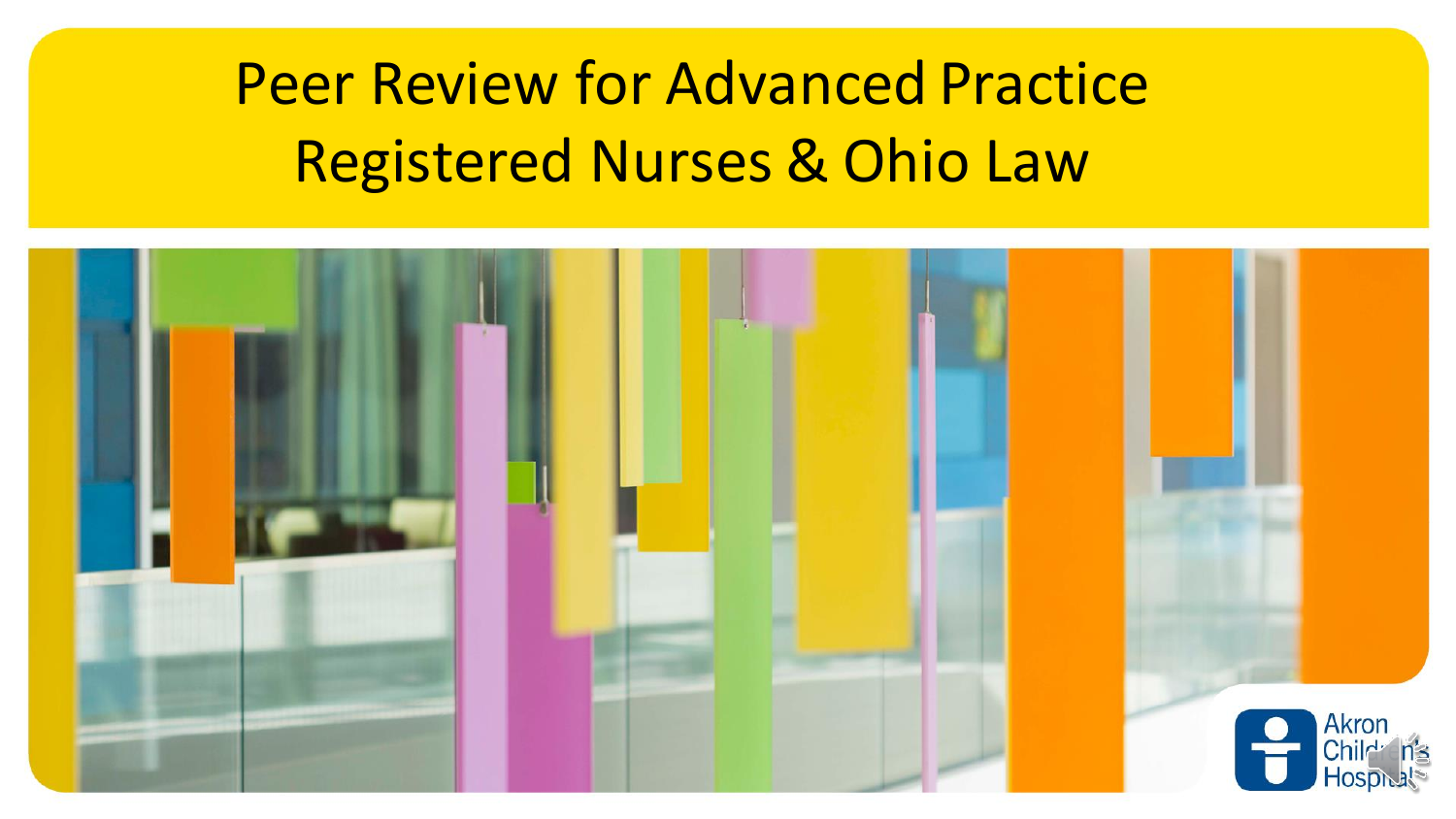#### Presenters

Jenny Michel APRN-CNP, DNP Interim Director of Advanced Practice Akron Children's Hospital jmichel@akronchildrens.org



Julie Tsirambidis, APRN-CNP, DNP

Director of Advanced Practice MetroHealth System jtsirambidis@metrohealth.org

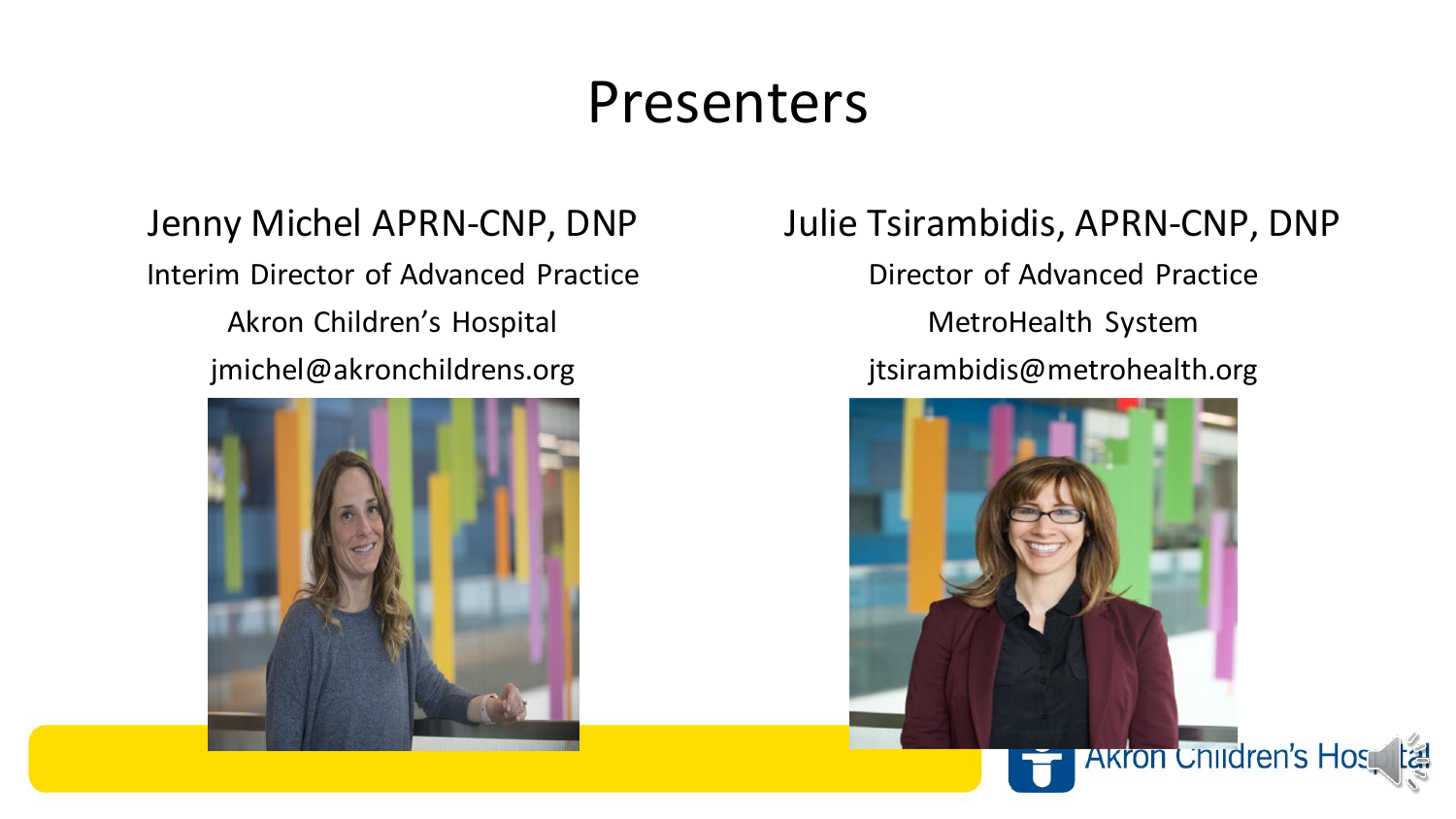#### Conflict of Interest

• No Disclosures

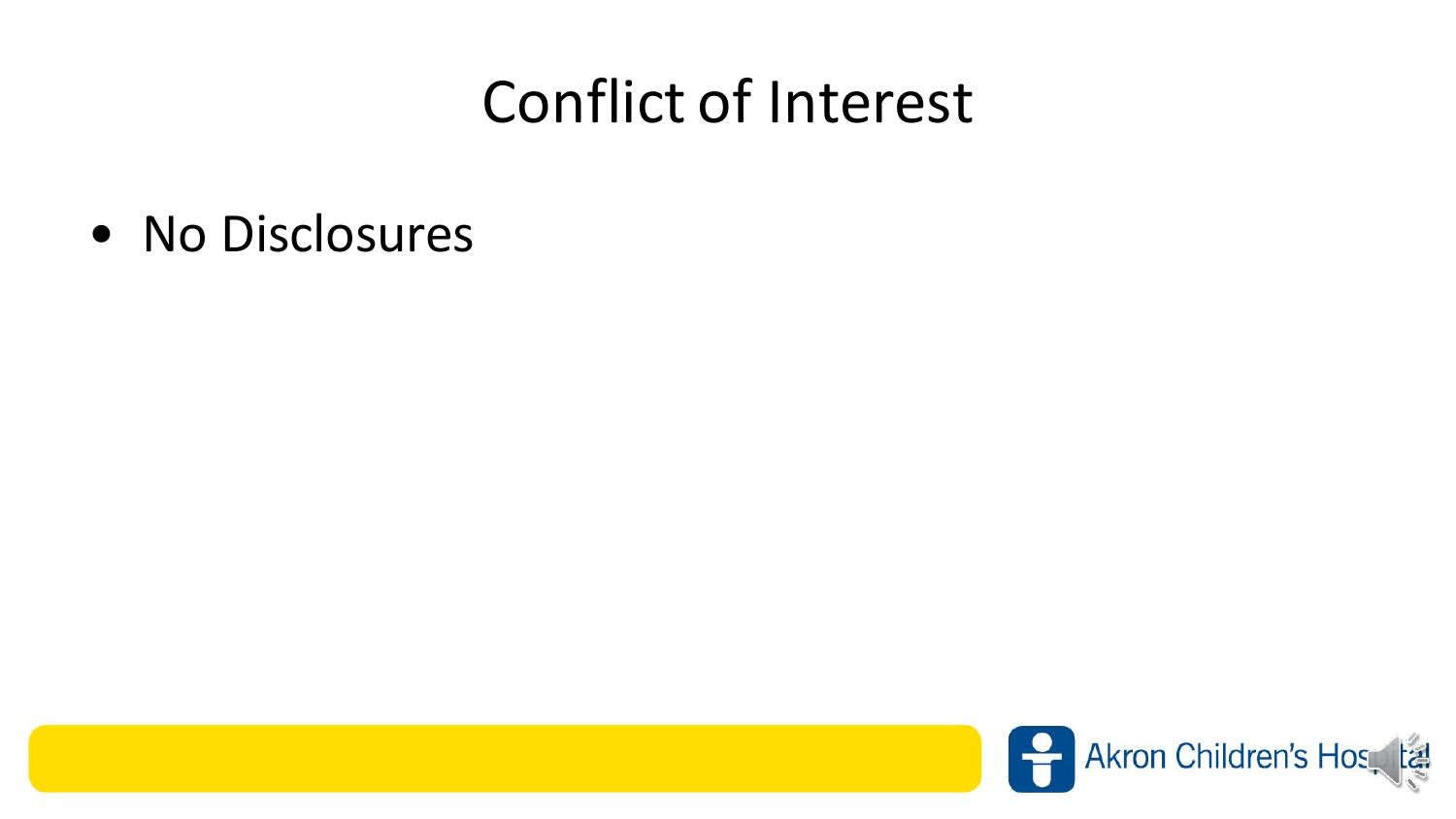# **Objectives**

- Increase understanding of peer review and the peer review process for Advanced Practice Registered Nurses (APRNs)
- Identify state and federal laws and statutes that protect medical providers who participate in the peer review process
- Recognize the discoverability and legal liabilities of peer reviewed documents for APRNs in Ohio

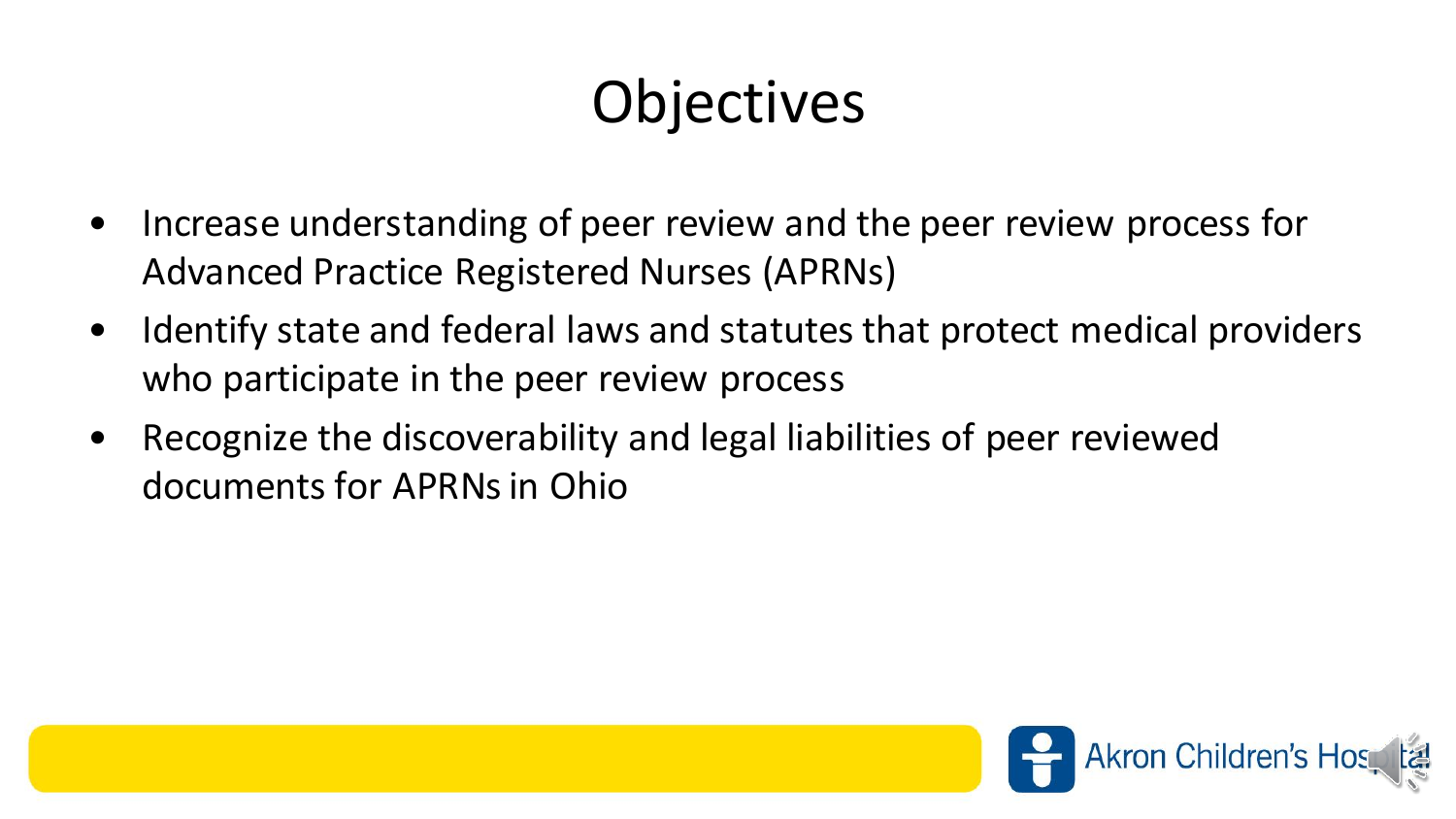#### • HISTORY OF PEER REVIEW



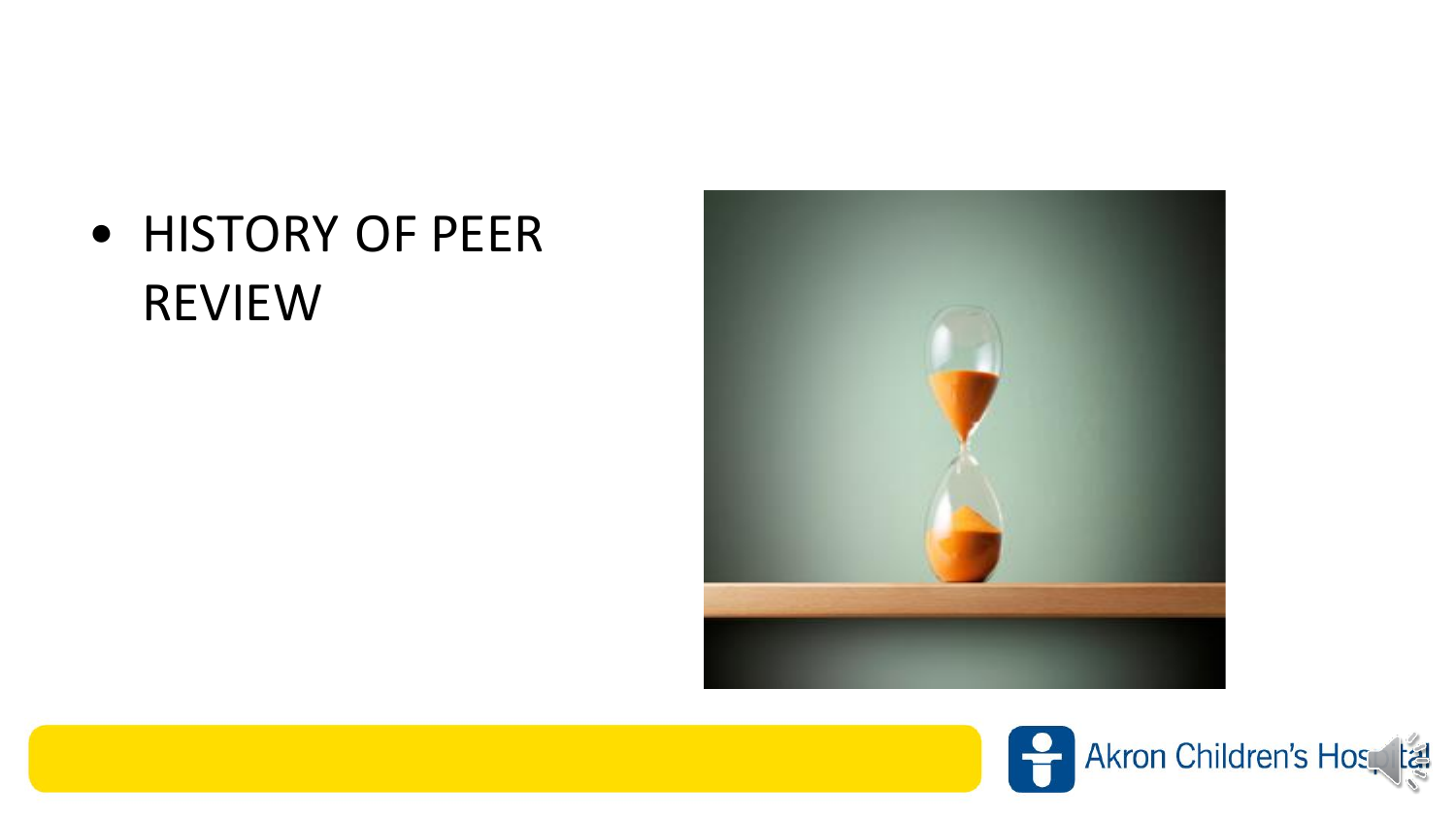# Evolution of Peer Review

- $\bullet$  19<sup>th</sup> century
	- Physician Regulation Opposition
	- State Medical License boards created
	- American Medical Association and Department of Health and Human Services
	- Physicians' unwillingness to conduct peer review

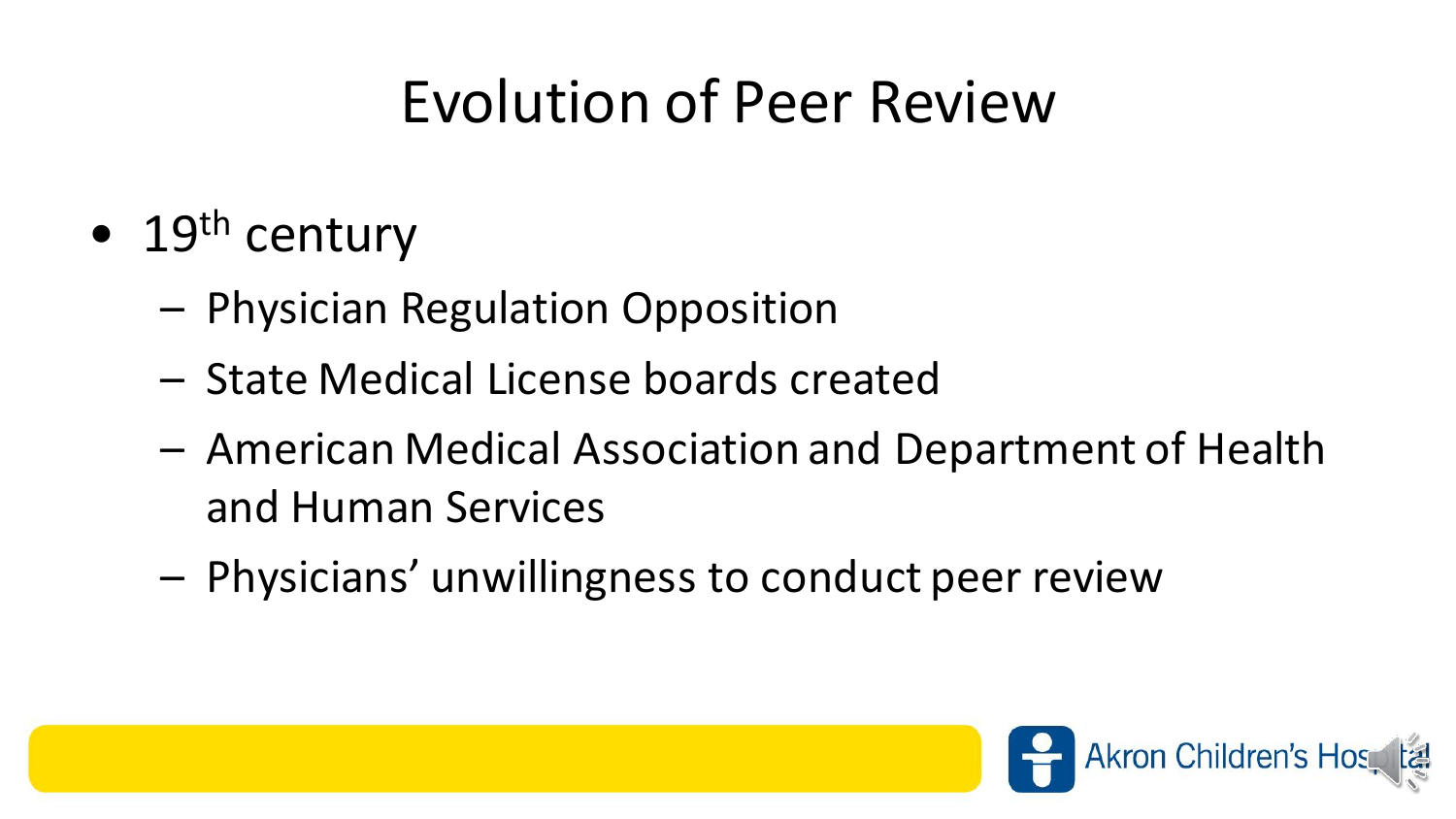#### Evolution of Peer Review continued

- $20<sup>th</sup>$  century
- Evidence of peer review in early 20<sup>th</sup> century
- Pioneered by the American College of Surgeons
	- 1924 "Minimum Standard"
- 1951-Evolved into the Joint Commission

The Minimum Standard 1. That physicians and suggests privileged to practice in the Inspirat be organized as a definite group or moff. Such organizer to "open" or "olosed," nor need it affect the various conting types<br>of staff organization. The word STAPP is here defined as the group of diction who practice in the hospital inclusive of all groups such<br>nethe "supplaceraft," the visiting staff," and the "associate staff"<br>z. That membership upon the staff be remeased to physicians and surgeres who are (a) hall produces of medicine in good sumsting and legally footned to prostrox. In their responsive superior of provinces, (b) component in their responsive substitutions, (b) weathy in the in the sta latter connection the practice of the division of fois, under any good whenever, be problemed. That the staff initiate and, with the approval of ing board of the hospital, admit rales, regulations, and policies egulations, and policies specifically provide: (is) That staff enottings be held at feast once each worsts. (in large hospitals the departments way shown to most separately.) (b) That the staff review and analyse at regular intervals then eleval experience in the various departments of the hos-<br>pital, such as medicine, surgery, obsertrics, and the coher specialex: the clinical recends of patients, free and pay, to be the basis r auth review and malytes. That applicate and intepleta records be written for all patients and filed in an accessible manner in the hospitaling complex-

paint two company and thereby reconstructions are<br>a phone of the painting process and the painting temperature of process<br>and the painting dependence of the painting dependence of the company<br>process and the company of the 4. That diagnoinic and therapistic facilities under compet

is<br>previous be available to the study, diagones, and to<br>interior of the study, density, these to reduce  $\mu$  <br>less to a divisor below the property provided between the particles of<br>the property and property and particles fuoroscopic survices.

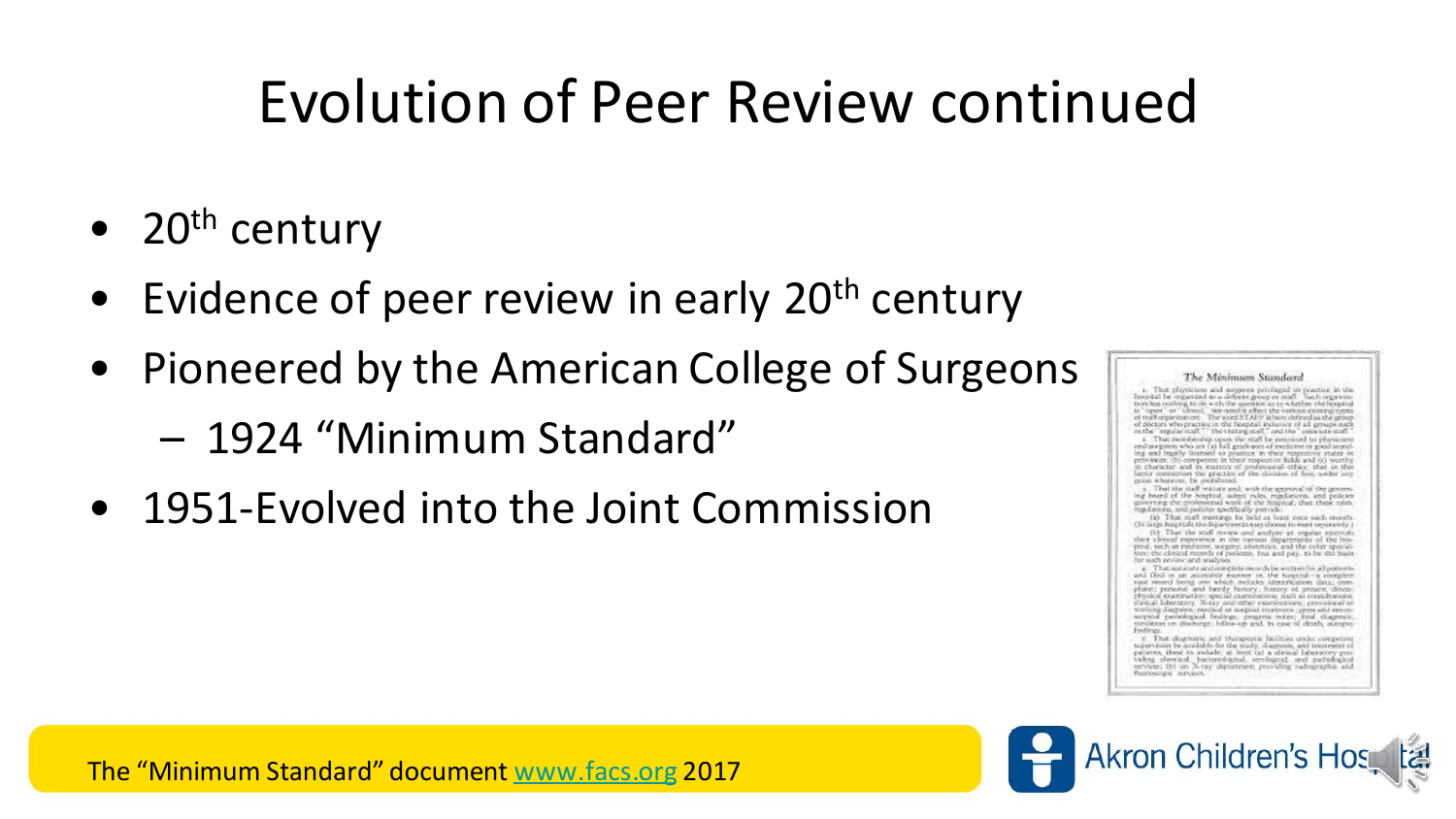#### Joint Commission

- 1951-1952
- Required in order to maintain accreditation
- 2007
	- Reforms of the Medical Staff Standards for hospitals
		- Mechanisms for allowance of fair hearings and appeals

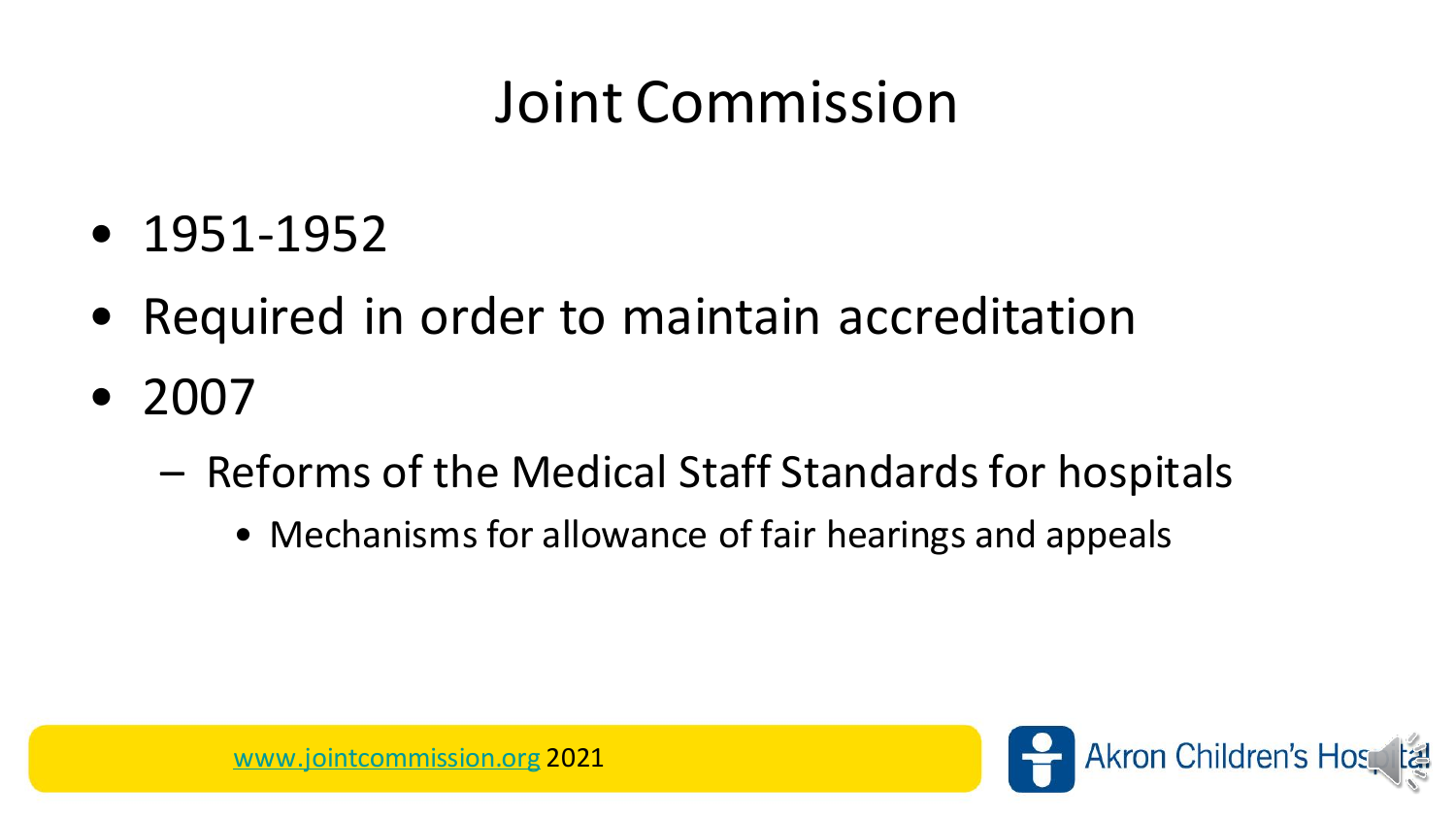#### Patrick versus Burget

- 1986
- Landmark peer review case
	- Multimillion dollar verdict
		- Bad faith peer review
		- Sham peer review
- Violation of Sherman Anti-trust act

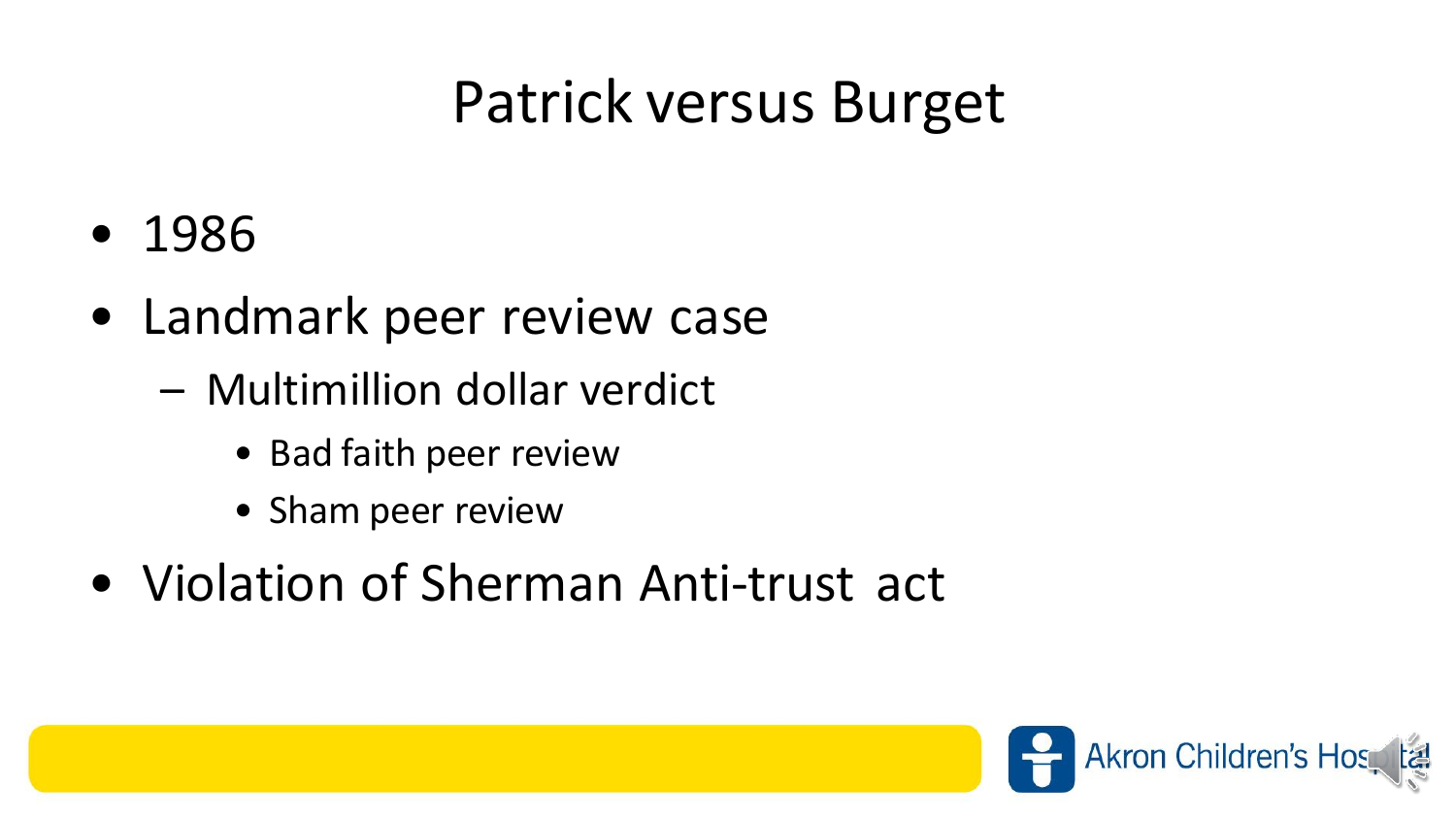# The Health Care Quality Improvement Act of 1986 (HCQIA)

- Provides comprehensive legal immunity for peer reviewers
- Does not protect peer review documents from federal discovery
- Part A
	- Grants hospitals and reviewers' immunity from litigation
- Part B
	- Attempt to prevent physicians from circumventing the results of disciplinary action "state hoppers"
		- Led to development of the National Practitioner Data Bank

H.R. 5540-Health Care Quality Improvement Act of 1986

<https://www.congress.gov/bill/99th-congress/house-bill/5540> (n.d)

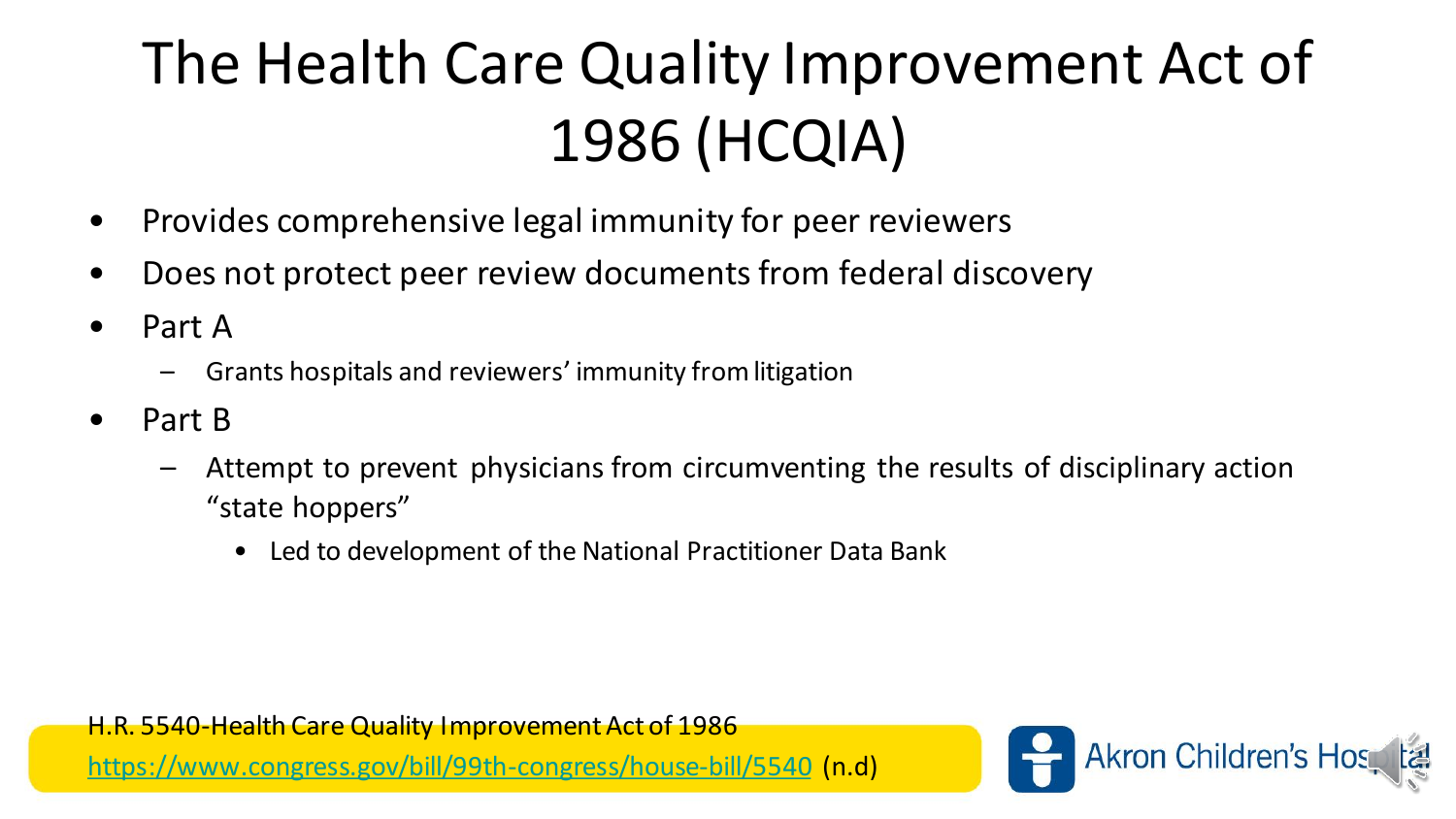#### National Practitioner Data Bank

- Centralized repository
	- Adverse actions
	- Malpractice payments
	- Medicare/Medicaid exclusion reports
- Used as screening tool for practitioners
	- Required by law
		- Initial appointment and every 2 years thereafter

National Practitioner Data Bank [www.npdb.hrsa.gov](http://www.npdb.hrsa.gov/) (n.d.)

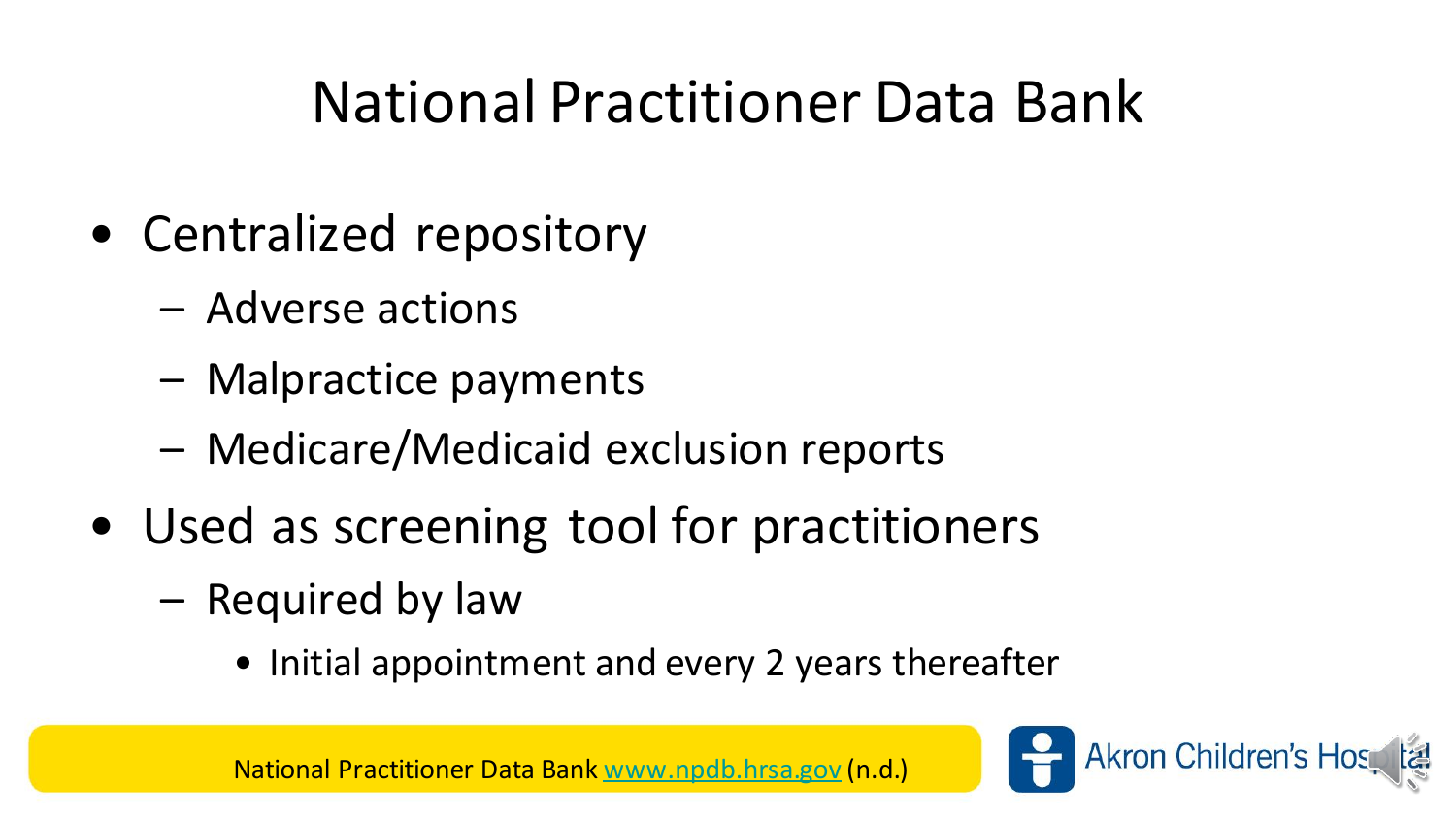



[www.npdb.hrsa.gov](http://www.npdb.hrsa.gov/) (n.d.)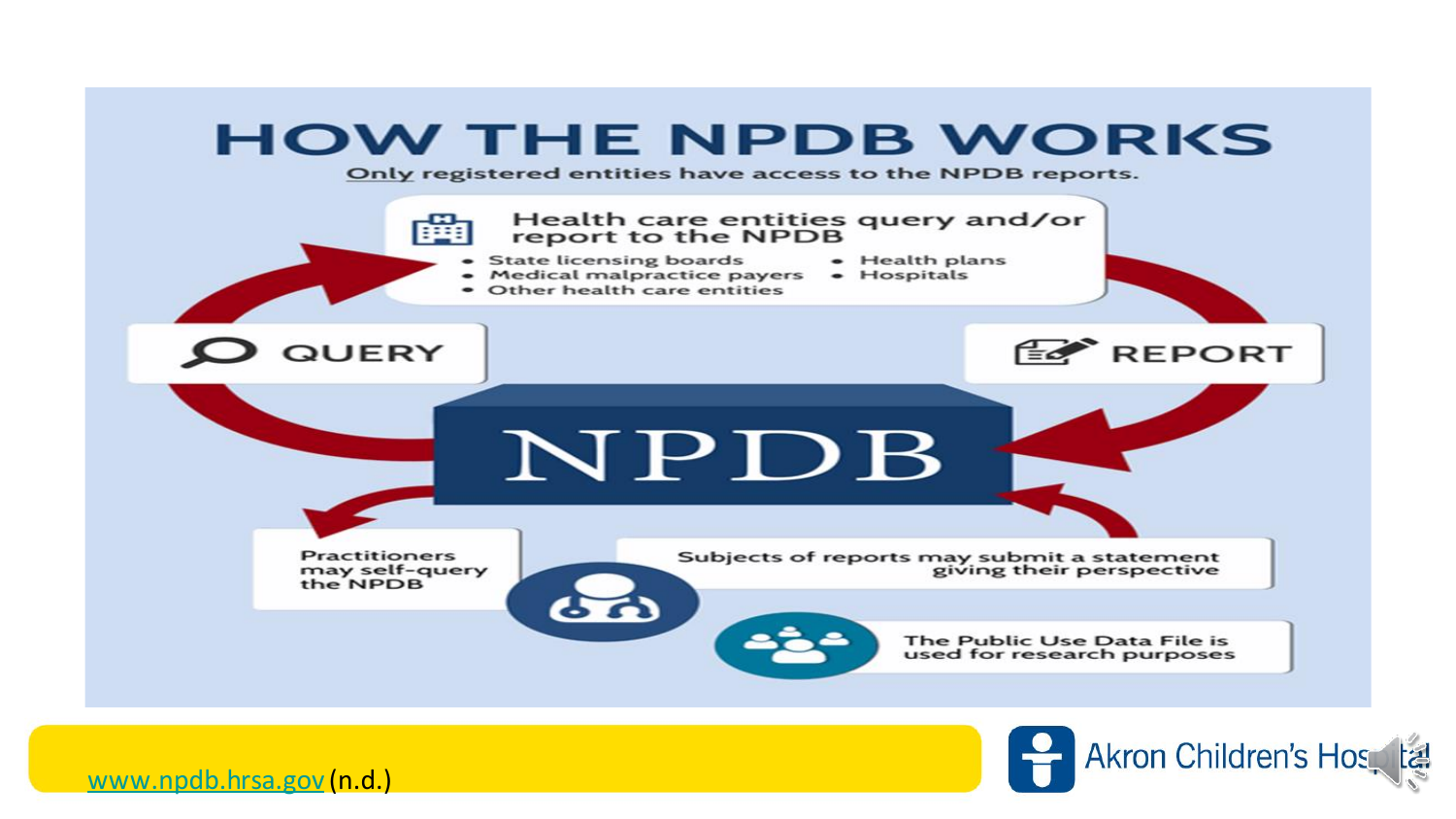#### Access to National Data Bank

- Third Parties directly involved in regulation
	- Hospitals
	- State boards
	- Professional societies

❖ Confidential and closed for consumer review

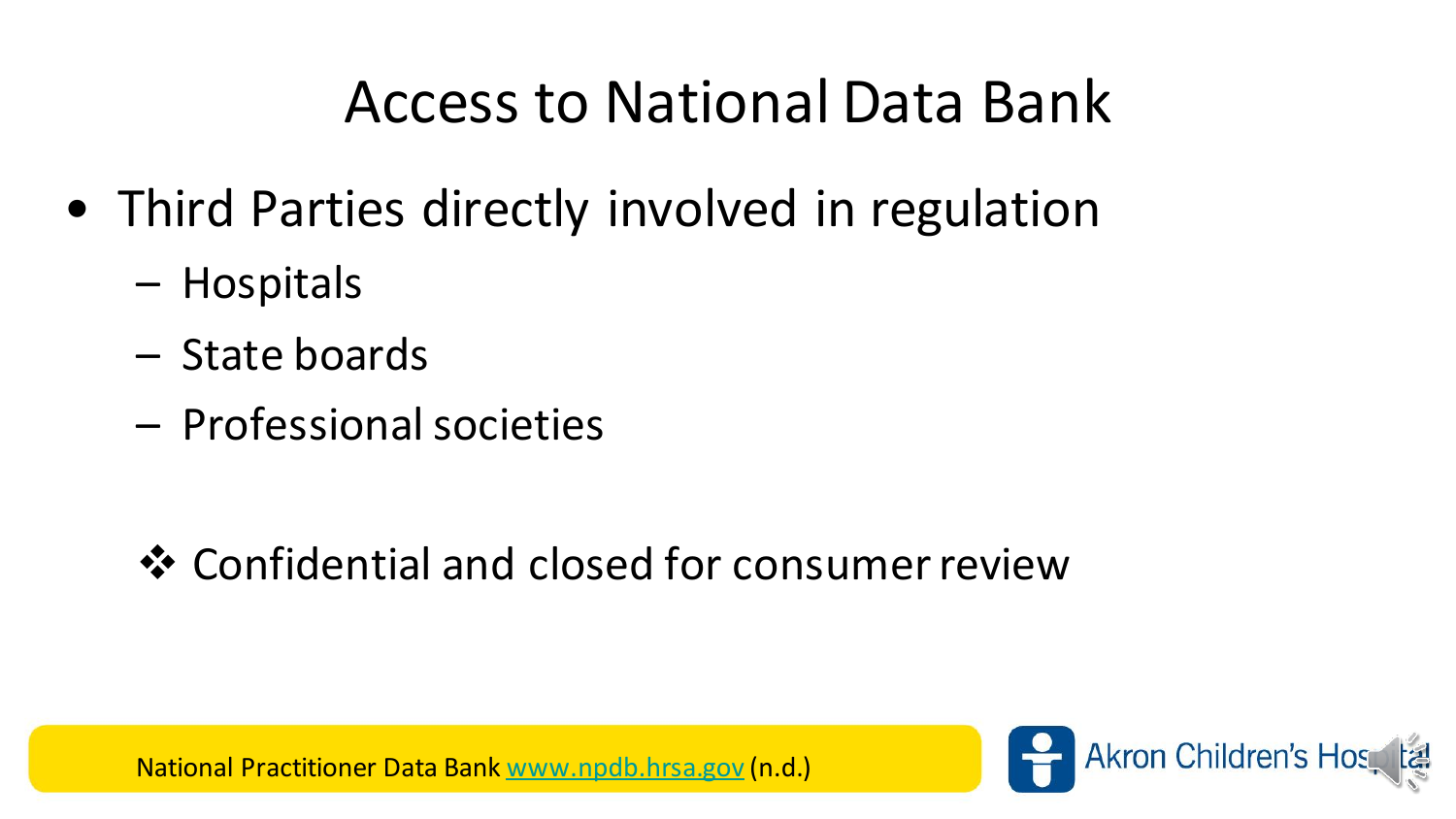#### • DEFINITIONS • Peer Review

- 
- Peer Review Committee
- Hospital
- Health Care Entity
- Peer Protected Document

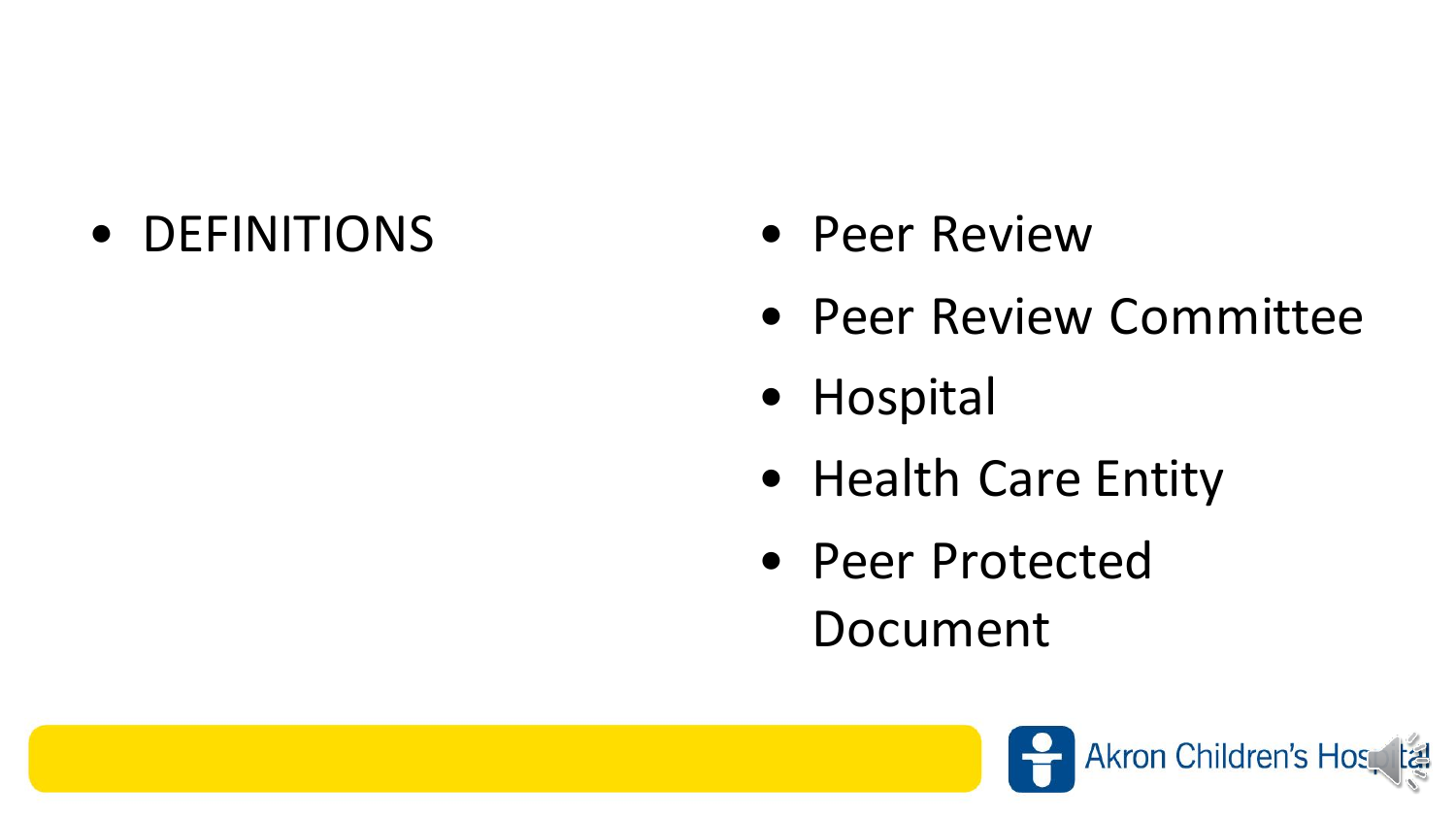#### Peer Review

- According to the American Medical Association
- "Physicians have mutual obligations to hold one another to the ethical standards of their profession. Peer review, by the ethics committees of medical societies, hospital credentials and utilization committees, or other bodies, has long been established by organized medicine to scrutinize professional conduct. Peer review is recognized and accepted as a means of promoting professionalism and maintaining trust. The peer review process is intended to balance physicians' right to exercise medical judgment freely with the obligation to do so wisely and temperately"

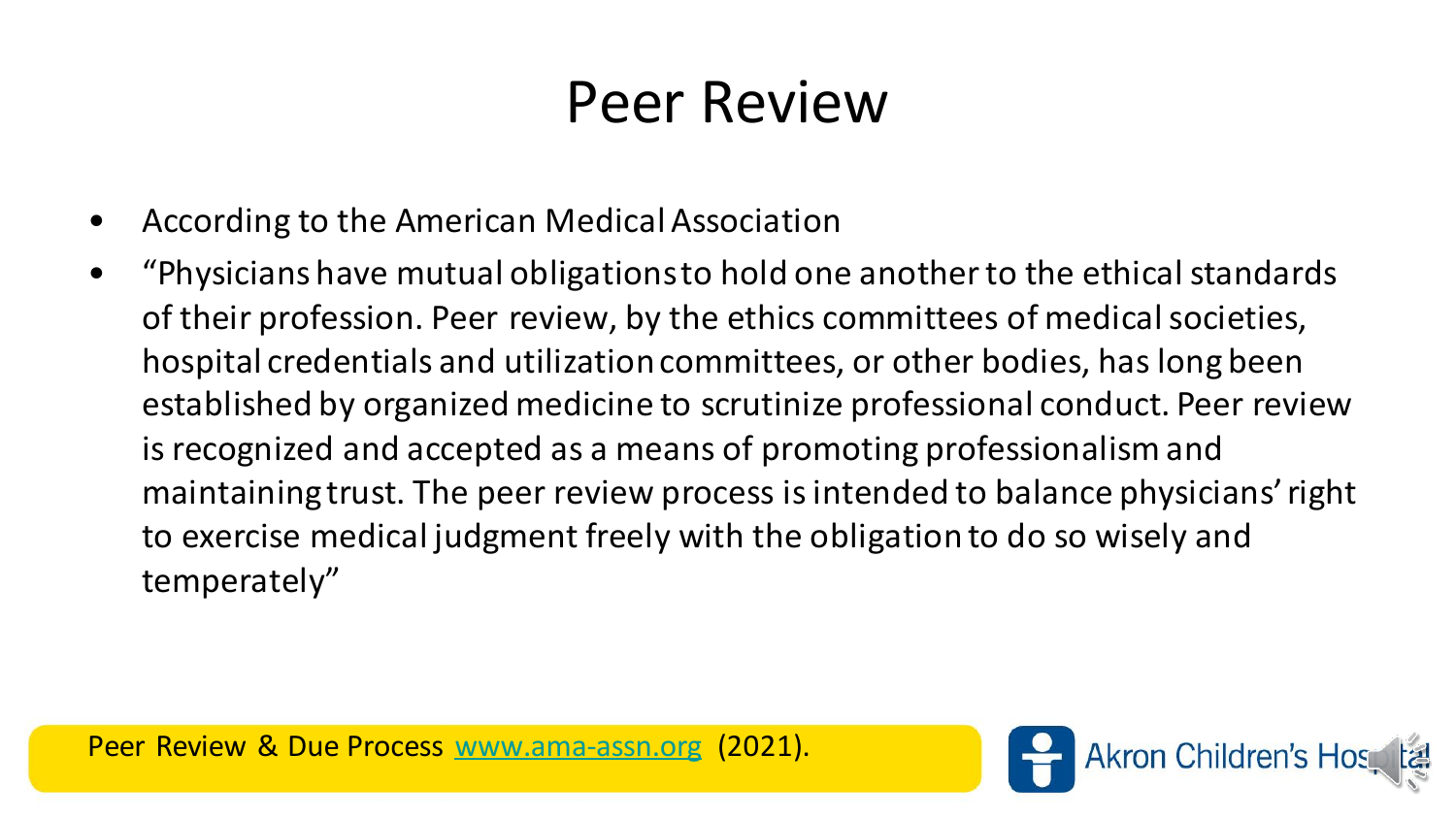#### Peer Review Committee

- Utilization review committee
- Quality assessment committee
- Performance improvement committee
- Tissue committee
- Credentialing committee

<https://codes.ohio.gov/ohio-revised-code/section-2305.251> (2014).

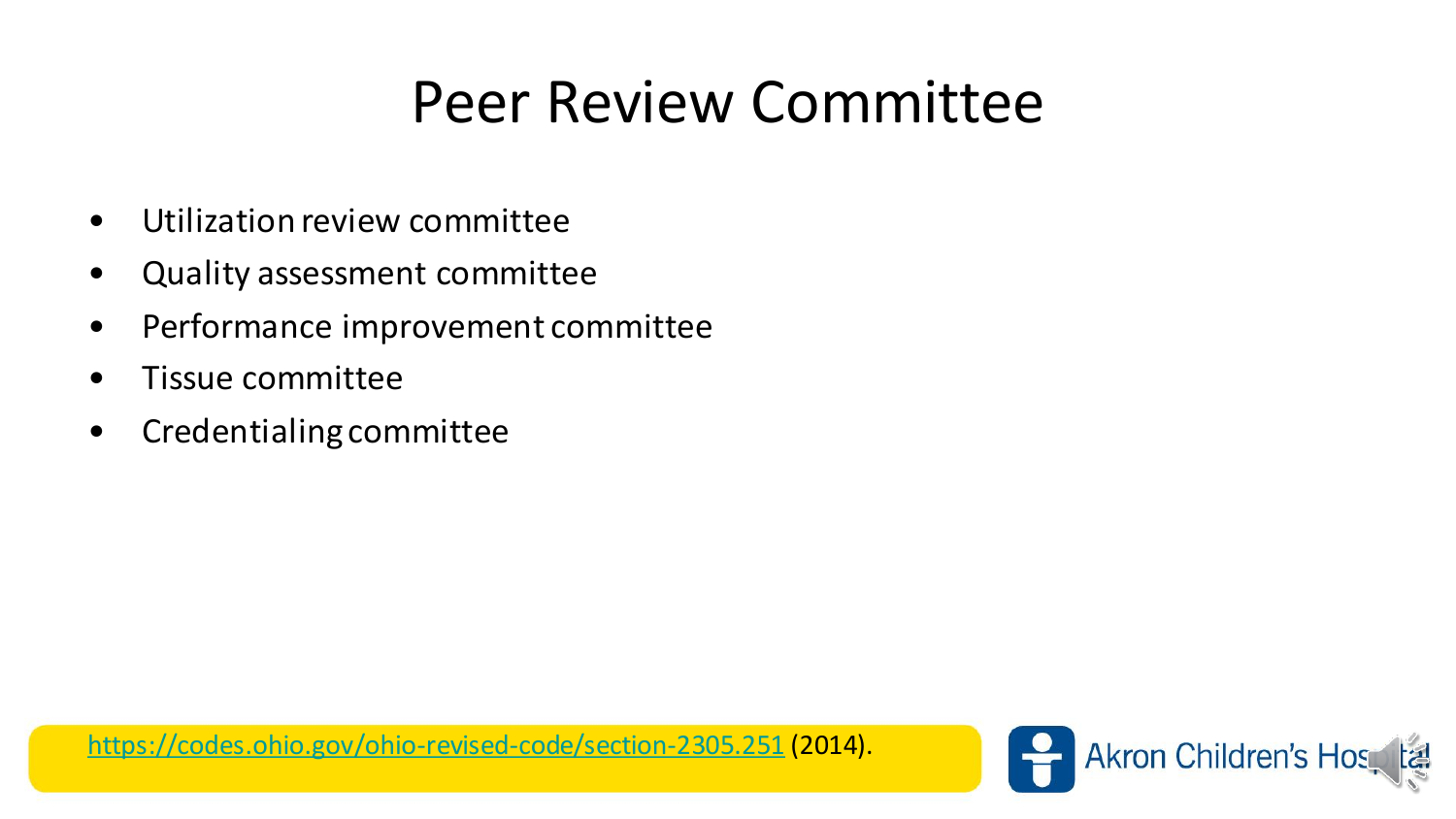#### Peer Review Committees Include

#### • A peer review committee of

- a hospital or long-term care facility
- a nonprofit health care corporation that is a member of the hospital or long-term care facility or of which the hospital or facility is a member
- a community mental health center
- A board or committee of a hospital, a long-term care facility, or other health care entity when reviewing professional qualifications or activities of health care providers, including both individuals who provide health care and entities that provide health care
- A peer review committee, professional standards review committee, or arbitration committee of a state or local society composed of members who are in active practice as physicians, dentists, optometrists, psychologists, or pharmacists
- A peer review committee of a health insuring corporation that has at least a two-thirds majority of member physicians in active practice and that conducts professional credentialing and quality review activities involving the competence or professional conduct of health care providers that adversely affects or could adversely affect the health or welfare of any patient

<https://codes.ohio.gov/ohio-revised-code/section-2305.251> (2014).

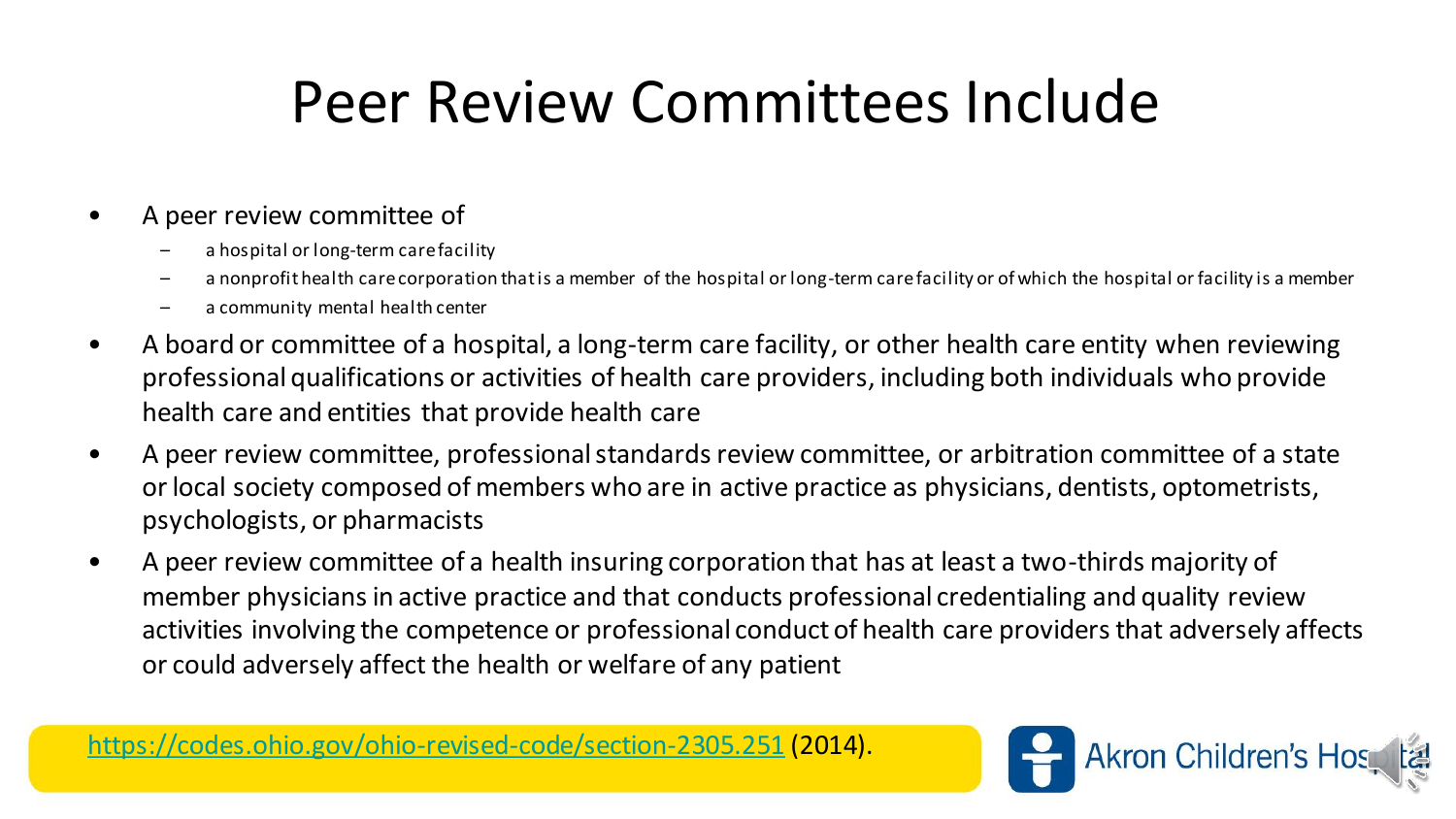#### Peer Review Committees Continued

- A peer review committee of a sickness and accident insurer that has at least a two-thirds majority of physicians in active practice and that conducts professional credentialing and quality review activities involving the competence or professional conduct of health care providers that adversely affects or could adversely affect the health or welfare of any patient;
- A peer review committee of a sickness and accident insurer that has at least a two-thirds majority of physicians in active practice and that conducts professional credentialing and quality review activities involving the competence or professional conduct of a health care facility that has contracted with the insurer to provide health care services to insureds, which conduct adversely affects, or could adversely affect, the health or welfare of any patient;
- A peer review committee of any insurer authorized under Title XXXIX of the Revised Code to do the business of medical professional liability insurance in this state that conducts professional quality review activities involving the competence or professional conduct of health care providers that adversely affects or could affect the health or welfare of any patient;
- A peer review committee of the bureau of workers' compensation or the industrial commission that is responsible for reviewing the professional qualifications and the performance of providers certified by the bureau to participate in the health partnership program or of providers conducting medical examinations or file reviews for the bureau or the commission;
- Any other peer review committee of a health care entity.

<https://codes.ohio.gov/ohio-revised-code/section-2305.251> (2014).

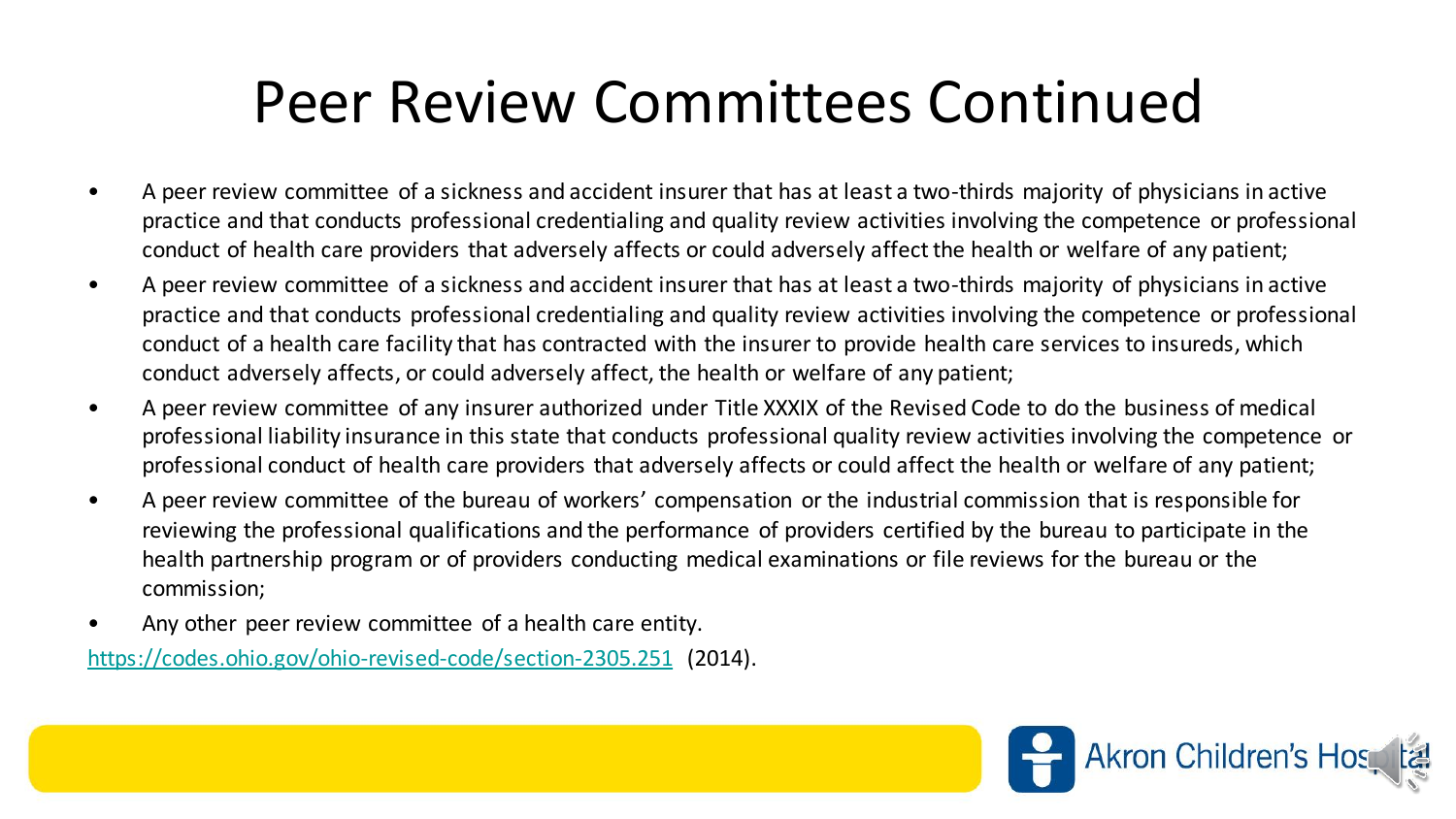# Hospital

- An institution that has been registered or licensed by the department of health as a hospital;
- An entity, other than an insurance company authorized to do business in this state, that owns, controls, or is affiliated with an institution that has been registered or licensed by the department of health as a hospital
- A group of hospitals that are owned, sponsored, or managed by a single entity.

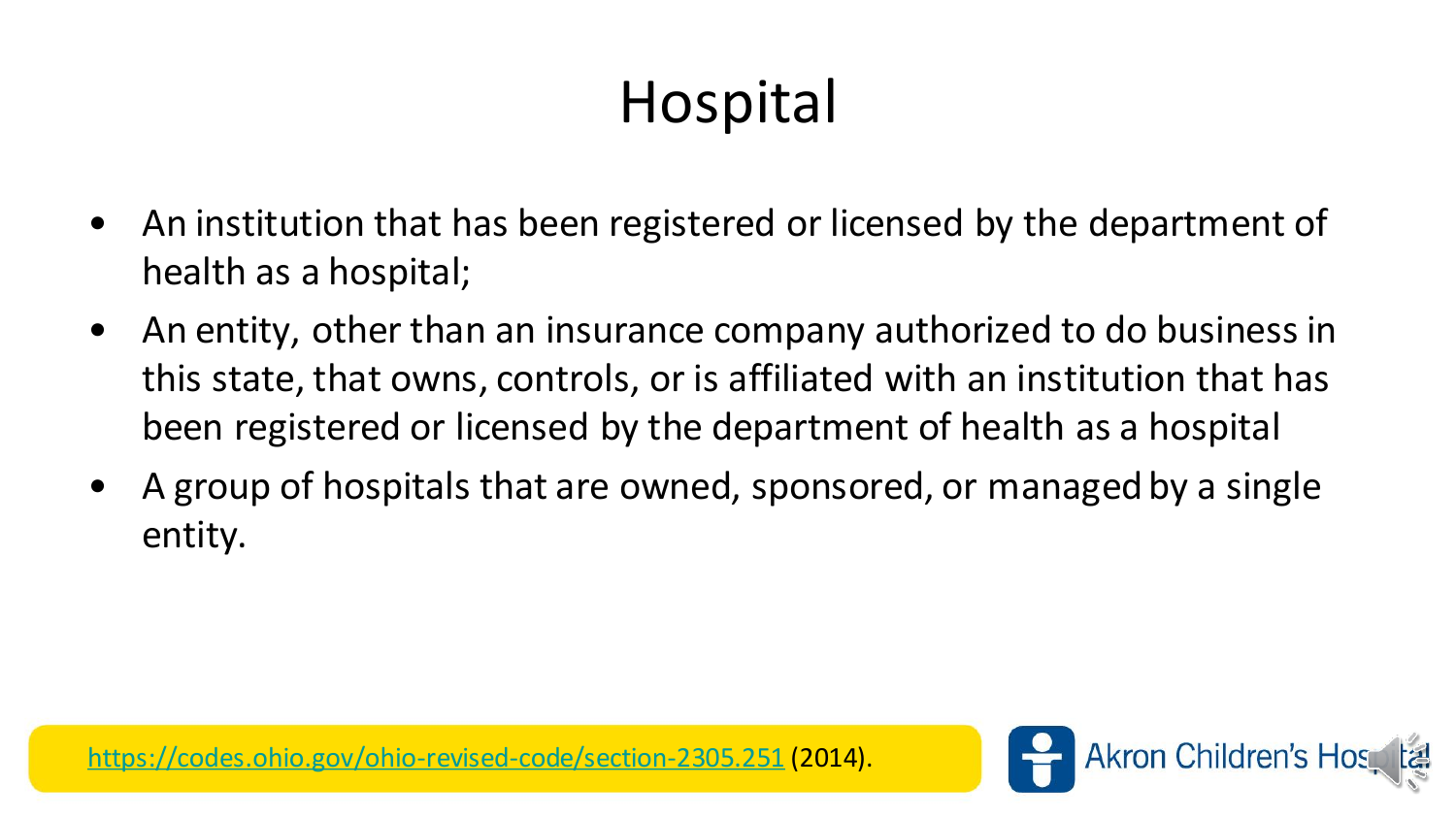#### Health Care Entity

- Government entity
- For-profit or nonprofit corporation
- Limited liability company
- Partnership
- Professional corporation
- State or local society composed of physicians, dentists, optometrists, psychologists, or pharmacists
- Accountable care organization
- Other health care organization
- Combination of any of the foregoing entities.

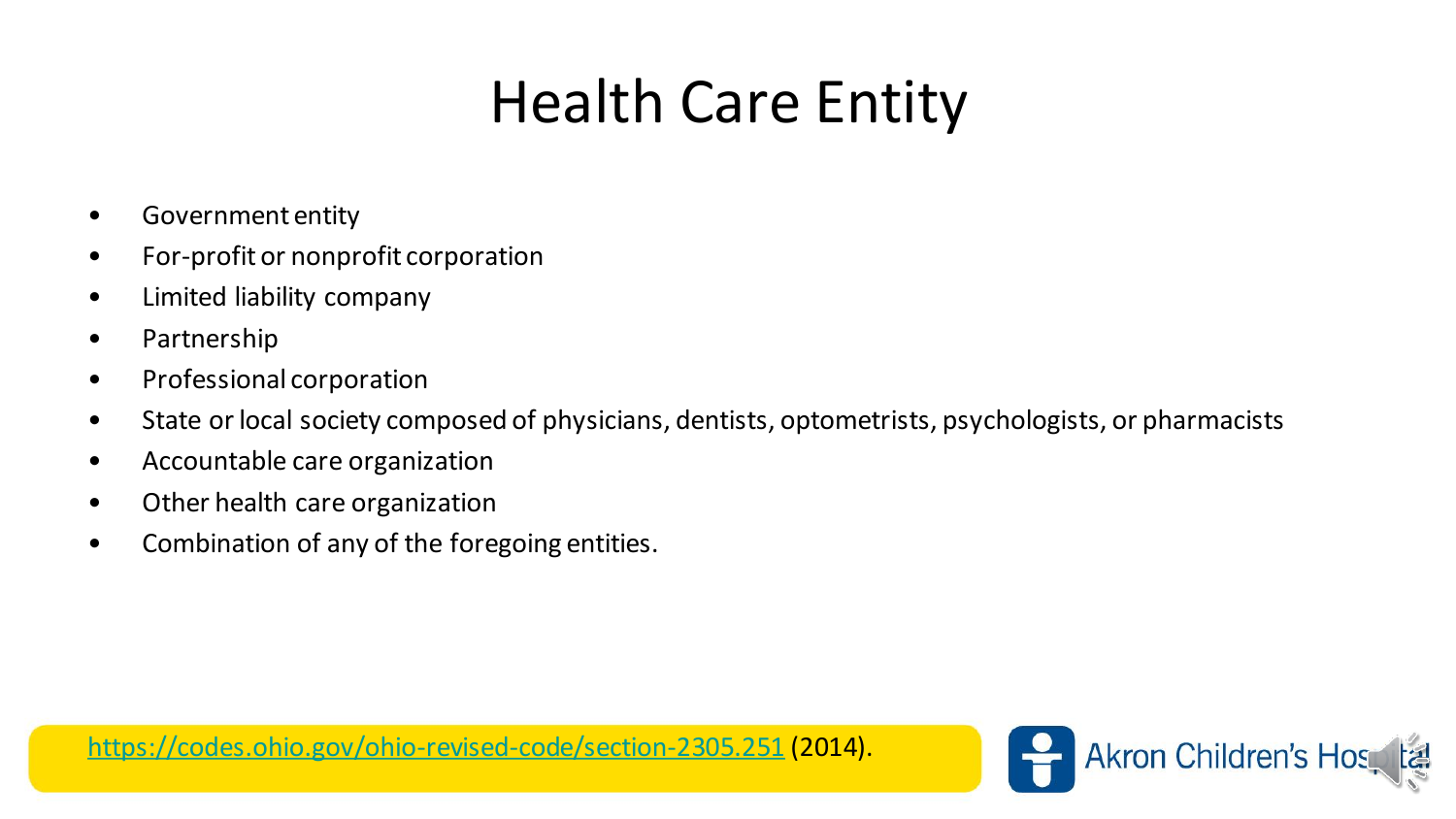# Examples of Peer Protected Documents

• Ongoing Professional Practice Evaluation (OPPE)

Ongoing Professional Practice Evaluation. Understanding the Requirements [https://www.jointcommission.org](https://www.jointcommission.org/) (2021).

- Focused Professional Practice Evaluation (FPPE)
	- Prescriptive
	- Trigger based
	- New provider
	- New Privilege

Focused Professional Practice Evaluation. Understanding the Requirements

[https://www.jointcommission.org](https://www.jointcommission.org/) (2021).

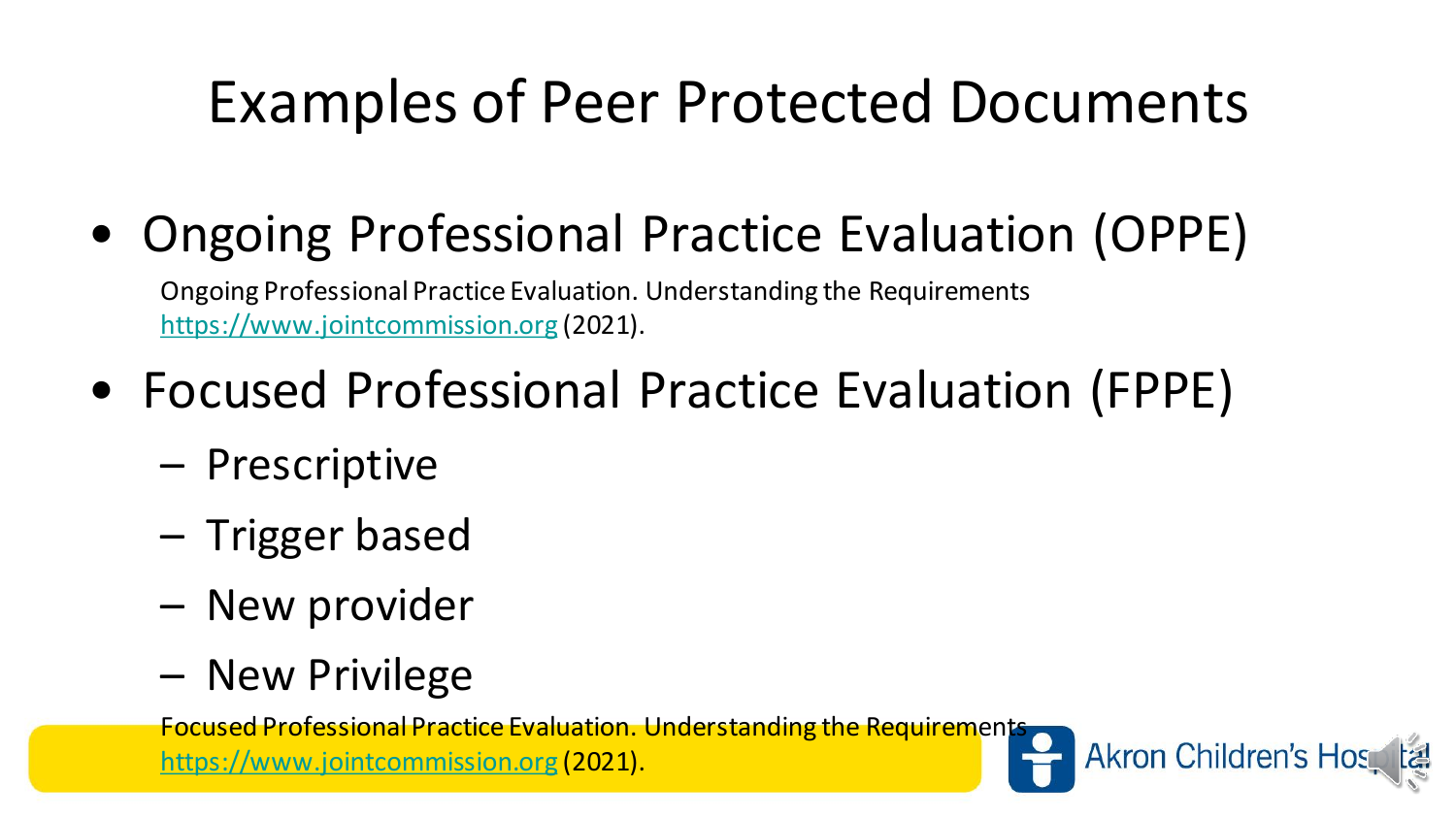#### OPPE

• OPPE identifies professional practice trends that may impact the quality and safety of care and applies to all practitioners granted privileges via the Medical Staff chapter requirements. A well-designed process supports early detection and response to performance issues that could negatively impact patient outcomes.

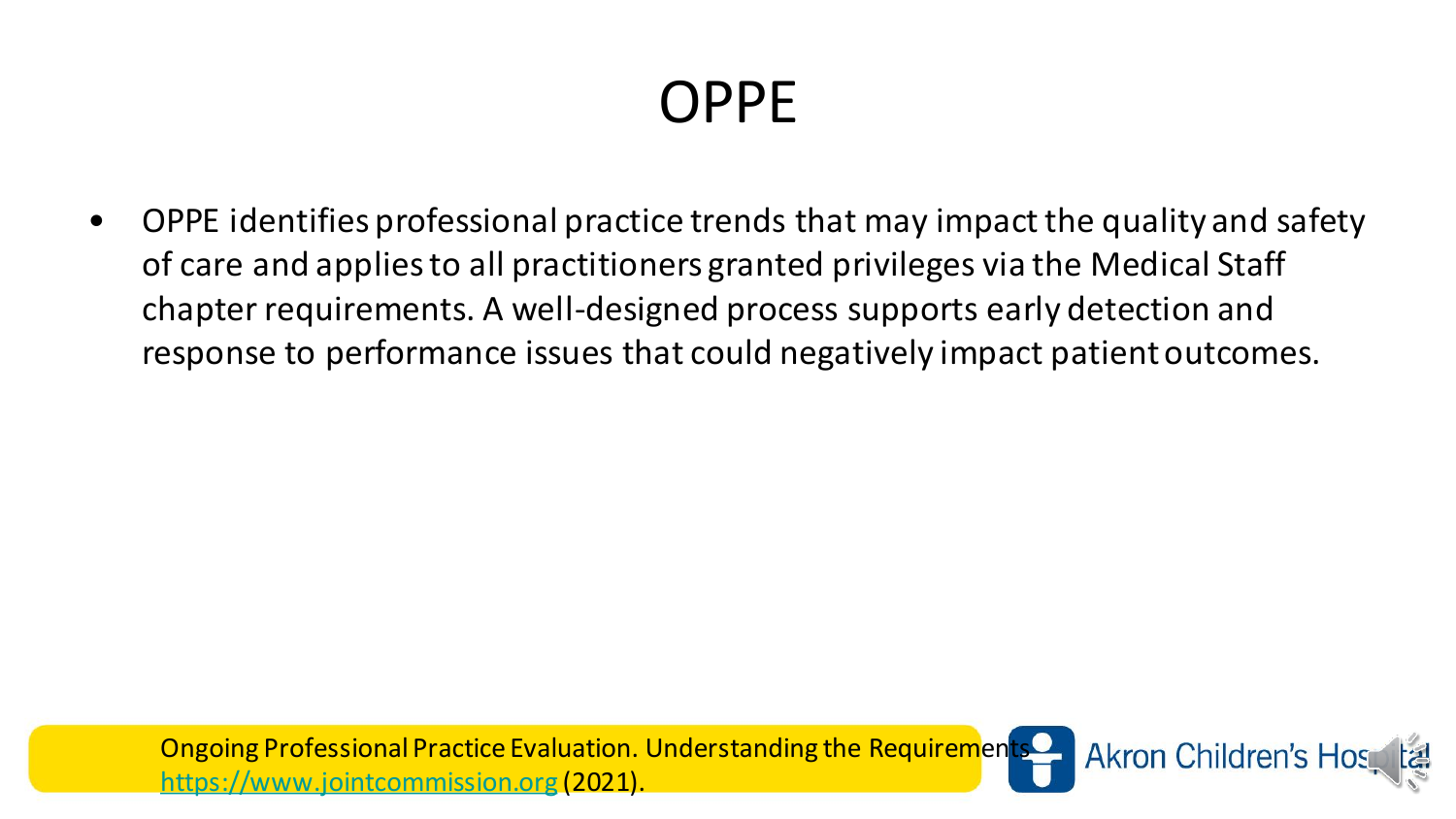#### FPPE

- The Focused Professional Practice Evaluation (FPPE) is a process whereby the medical staff evaluates the privilege-specific competence of the practitioner that lacks documented evidence of competently performing the requested privilege(s) at the organization.
- A FPPE is required for all new providers and all new privileges.

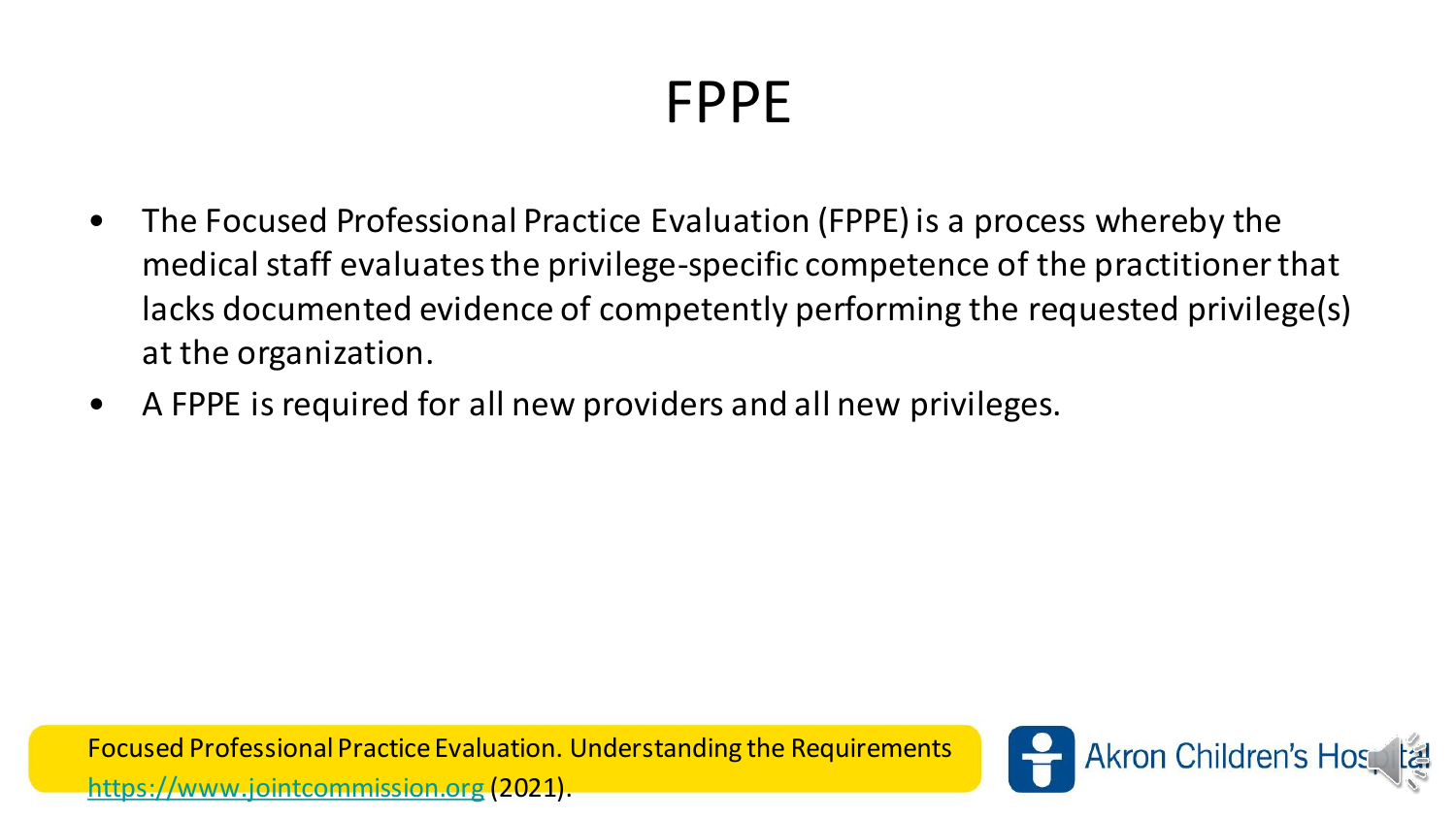#### Incident Report or Risk Management Report

• A report of an incident involving injury or potential injury to a patient as a result of patient care provided by health care providers that is prepared by or for use by the peer review committee of a health care entity

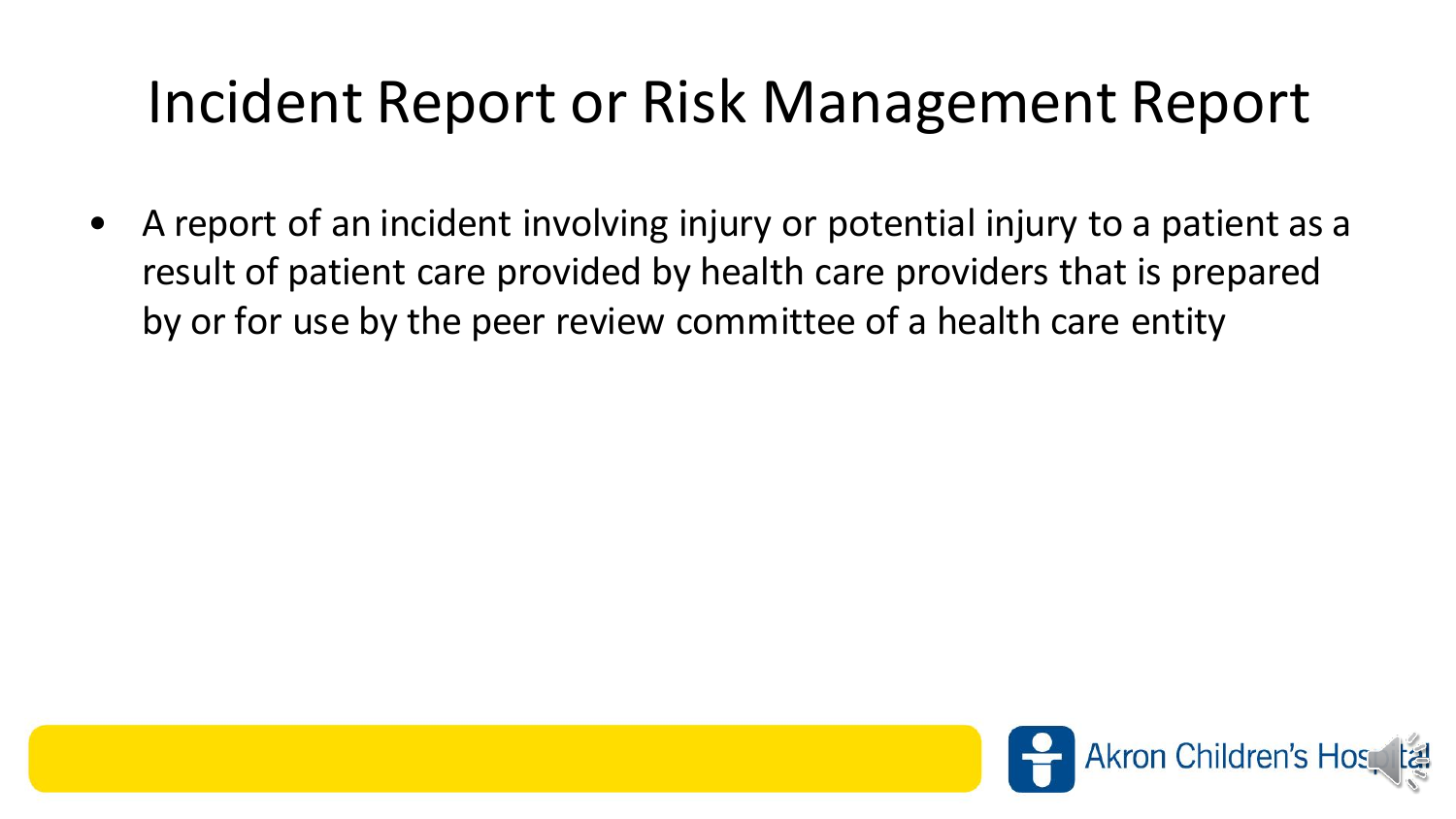#### LAWS



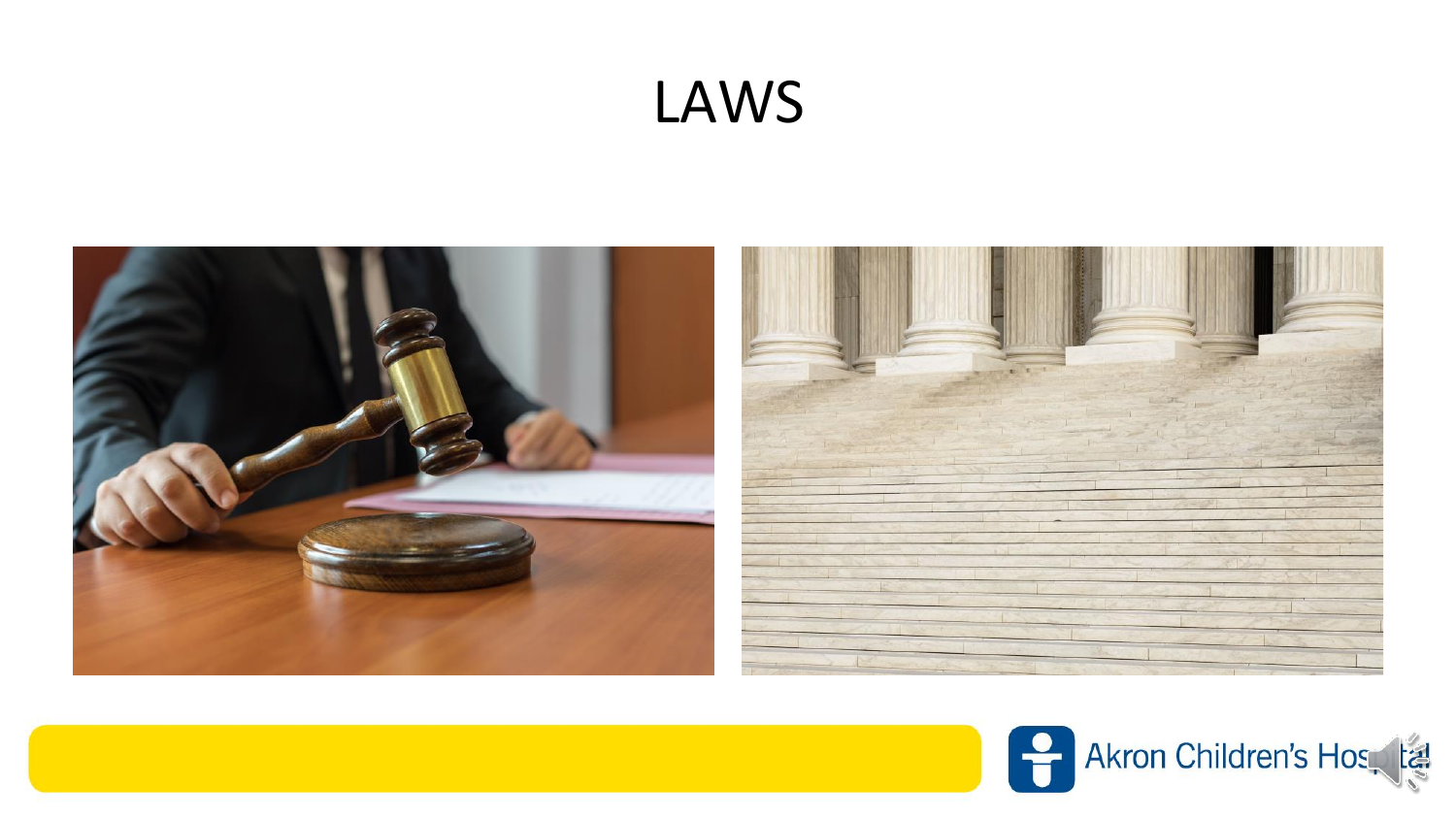#### Federal vs State Laws

- All state laws recognize some form of privilege that protects various records and documents created as part of the peer review process
- 3 main areas:
	- Immunity
	- Confidentiality
	- privilege

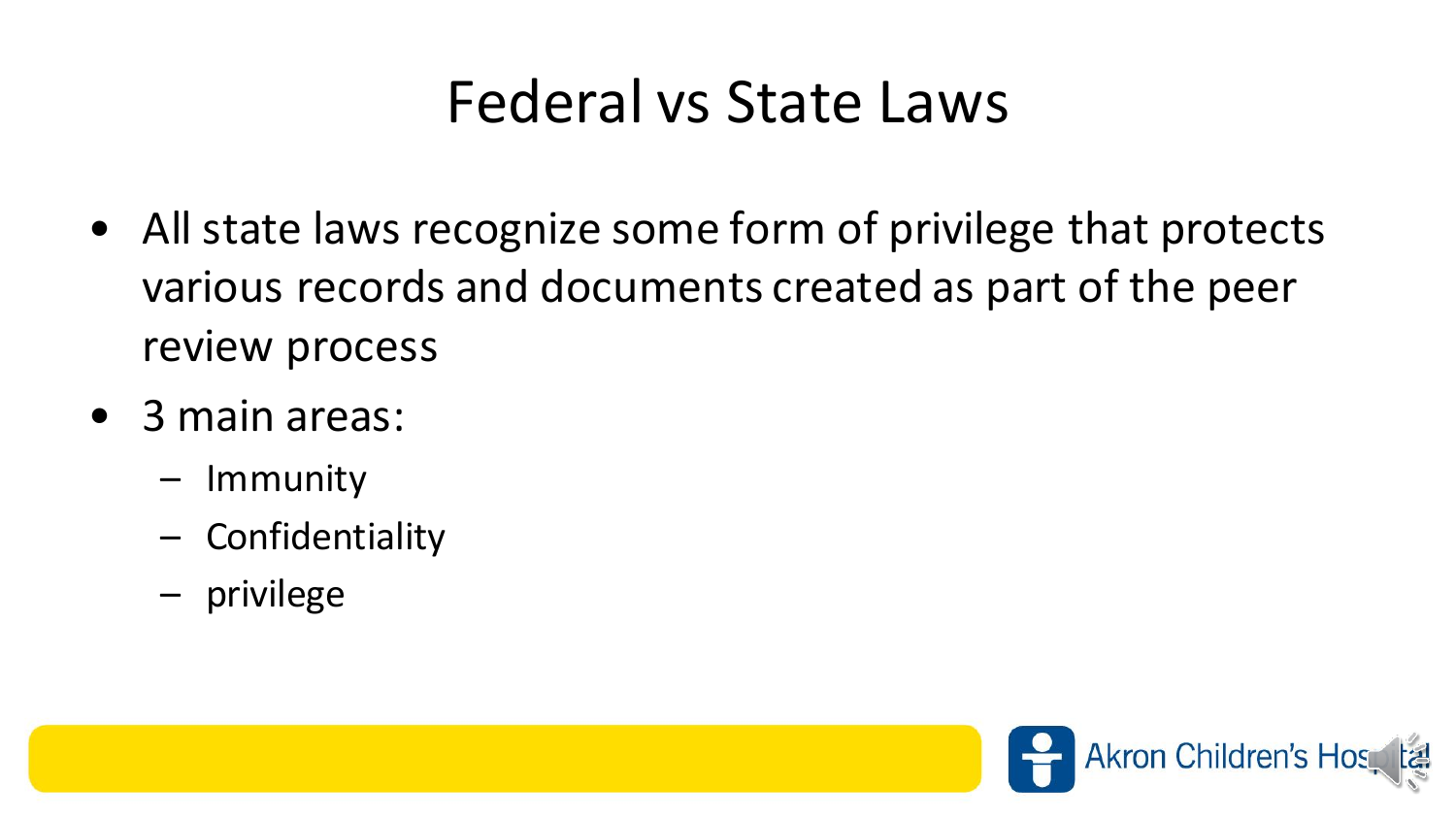## Ohio Law

- The Ohio Revised code
- The Ohio Administrative code
- The Ohio Constitution



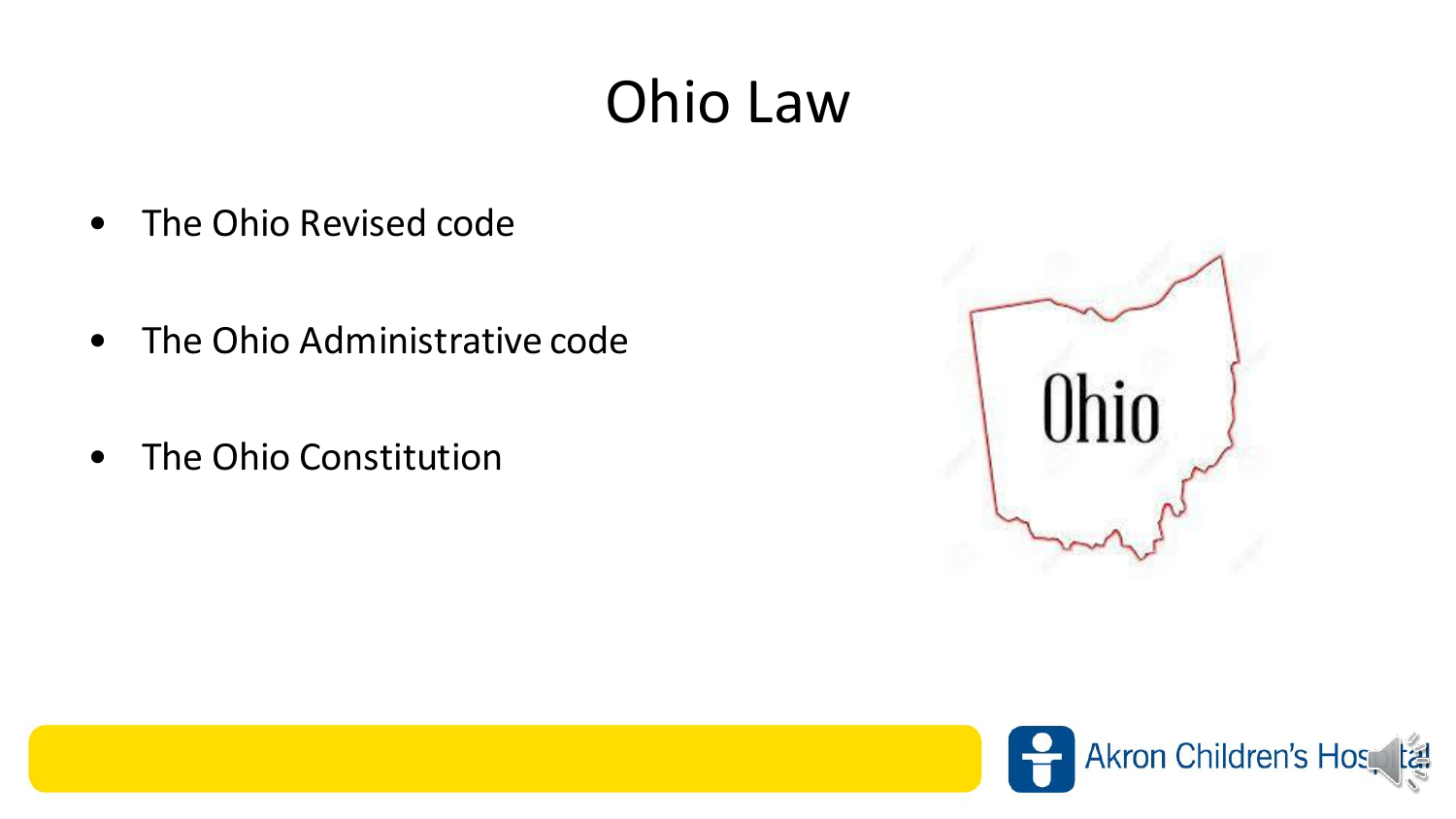#### Work Product Privilege

• Type of peer review protection law that prevents information associated with peer review process from being discovered in court

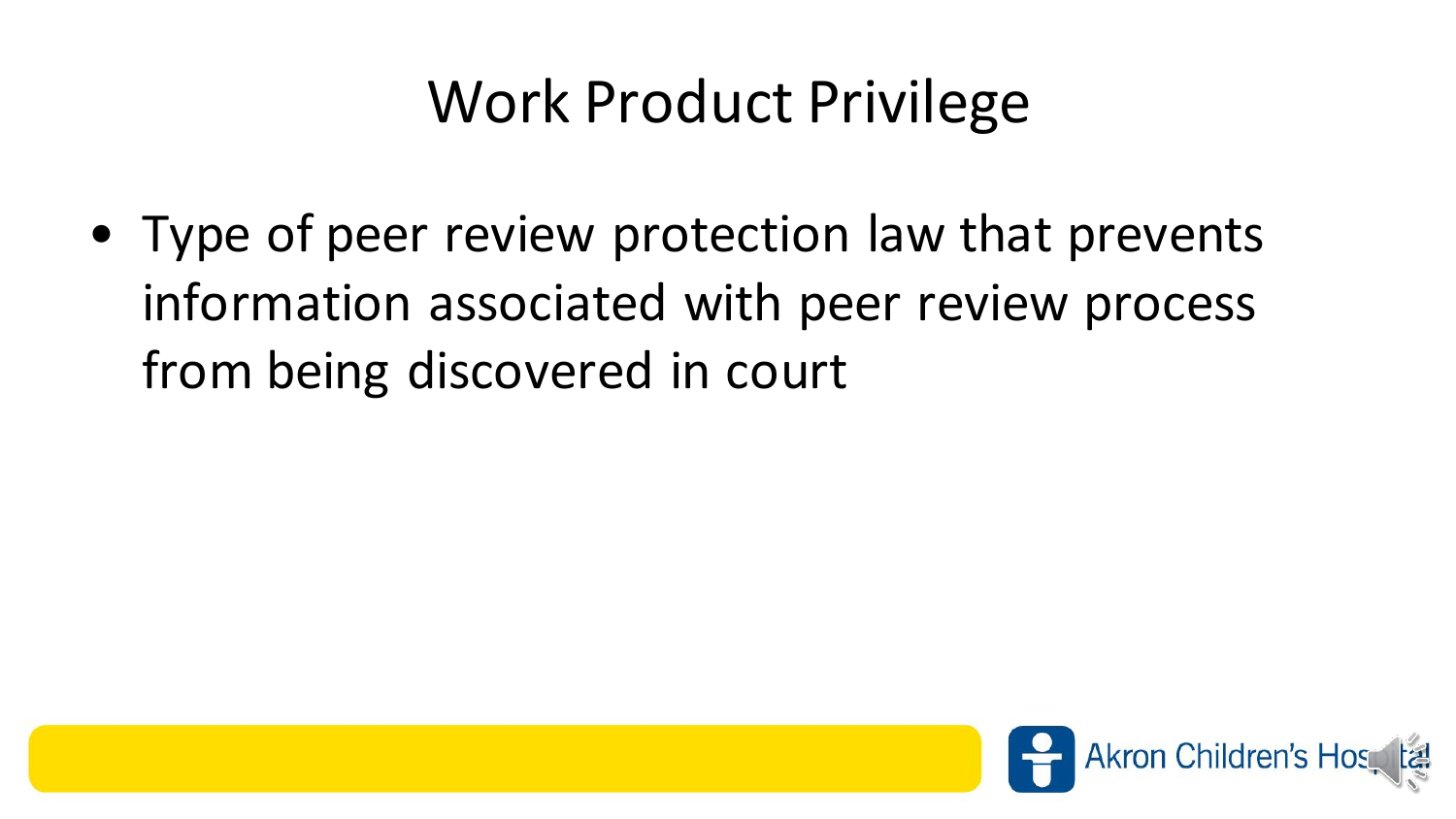# Patient Safety and Quality Improvement Act

- Passed in 2005
- Into effect in 2009
- Allow protection of information from discovery of documents and data related to quality improvement
- Patient Safety Organizations (PSO)
	- Collects, aggregates and analyzes confidential information reported by healthcare workers
- Patient Safety Work Products (PSWP)
	- Documents can be designated as patient safety work products

The Patient Safety and Quality Improvement Act of 2005

[www.ahrq.gov](http://www.ahrq.gov/) (2014).

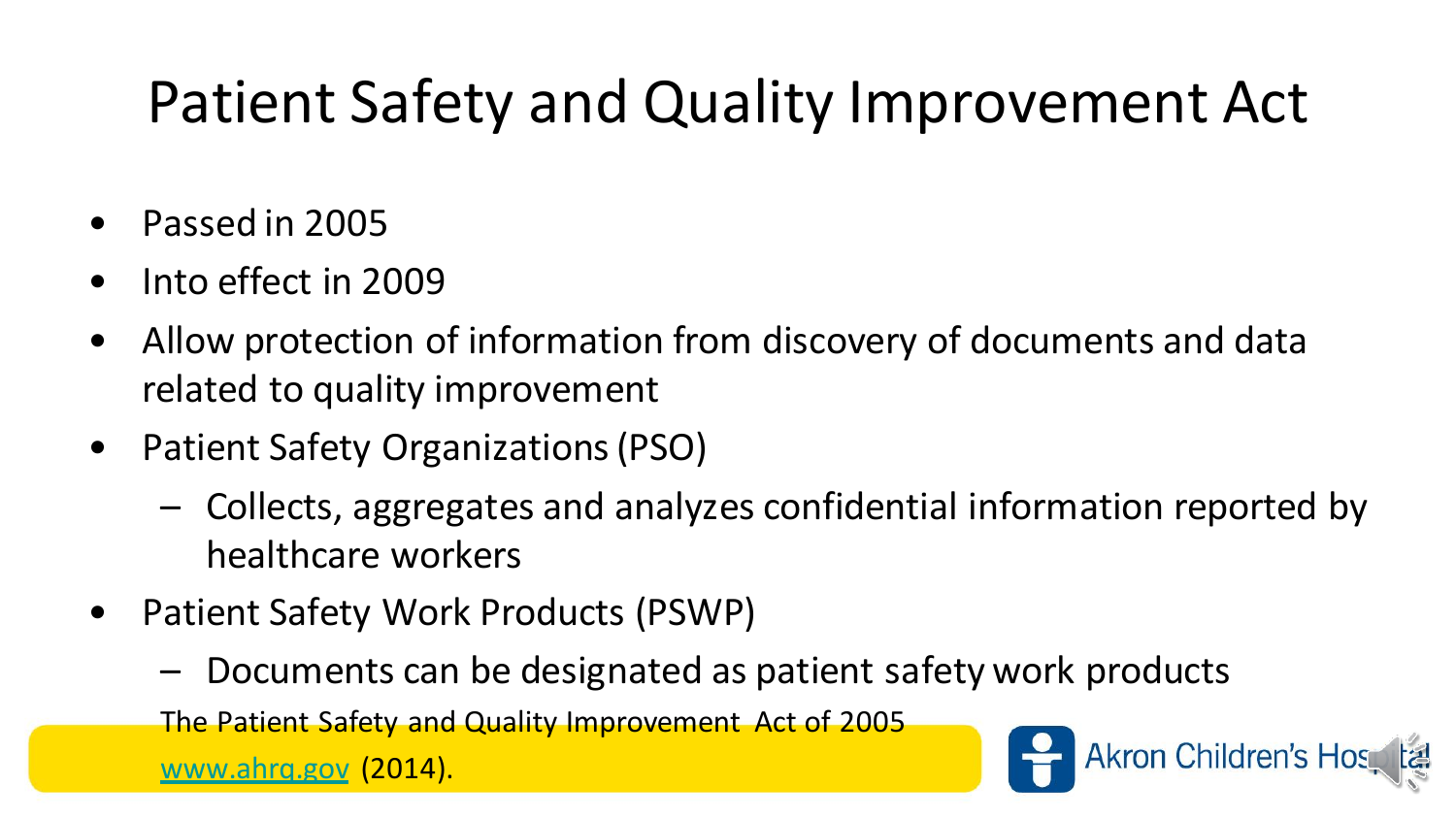# Title 38 U.S.C. Section 5705

- Confidentiality of Medical Quality-Assurance Records
- Records and documents created by the Department as part of a medical quality-assurance program are confidential and privileged and may not be disclosed to any person or entity
- Exceptions:
	- To a Federal agency or private organization
	- To a Federal executive agency or provider of health-care services
	- To a criminal or civil law enforcement governmental agency or instrumentality charged under applicable law with the protection of the public health or safety
	- To health-care personnel

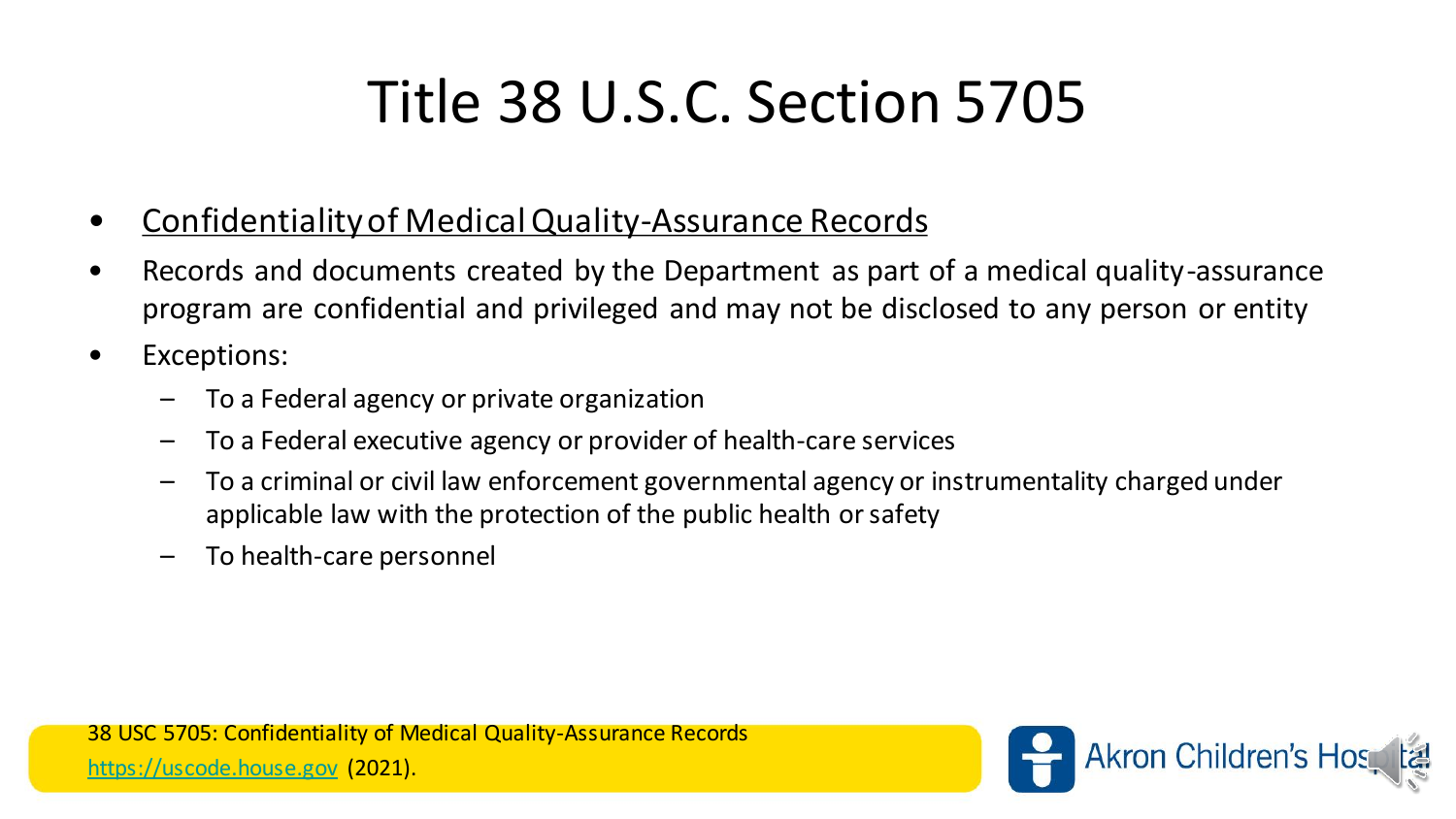# **SHARING OF PEER REVIEWED DOCUMENTS**



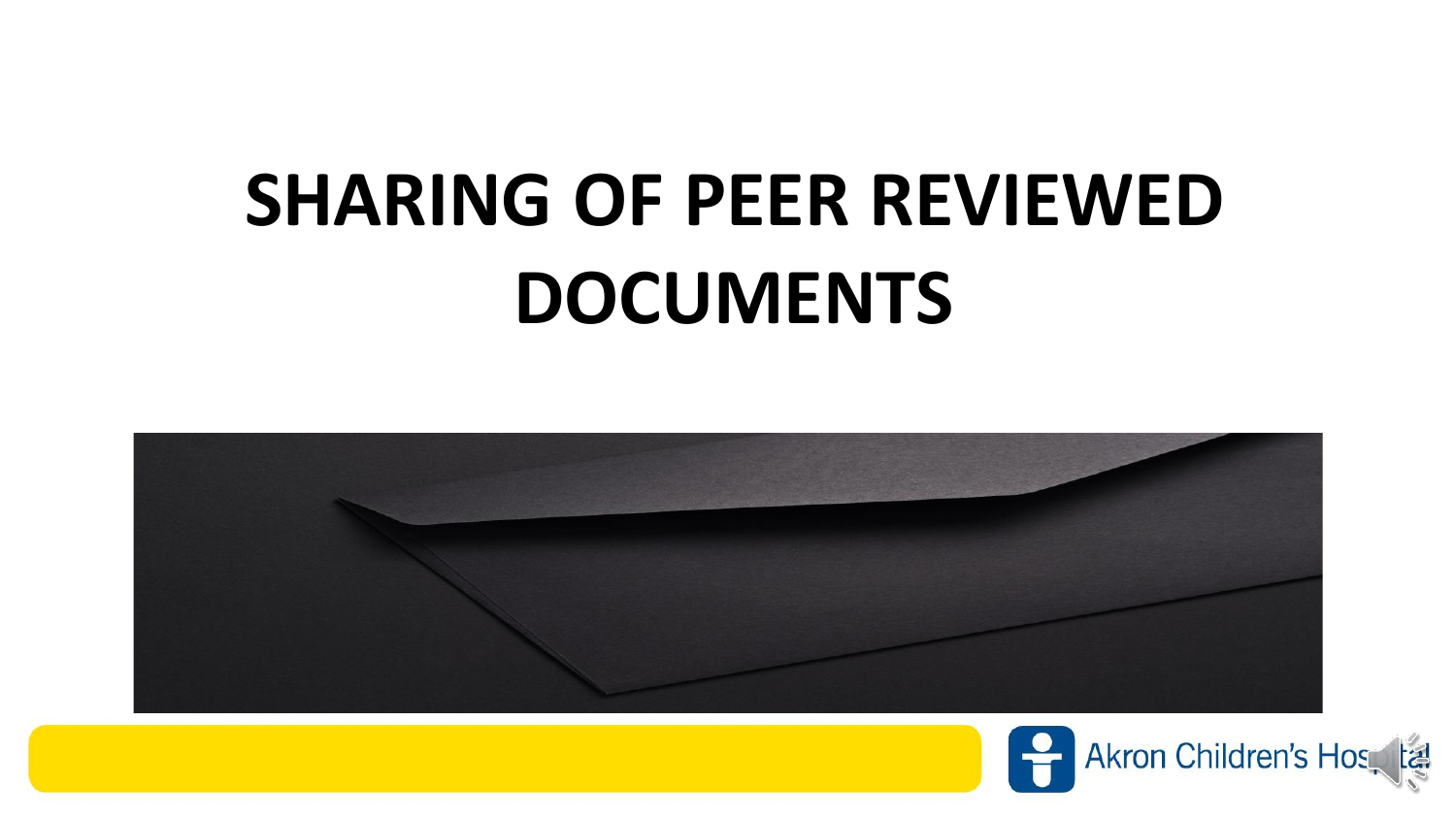## Confidentiality of Peer Review Documents

- Proceedings and records within the scope of a peer review committee of a health care entity shall be held in confidence and shall not be subject to discovery or introduction in evidence in any civil action against a health care entity or health care provider
- No individual who attends a meeting of a peer review committee, serves as a member of a peer review committee, works for or on behalf of a peer review committee, or provides information to a peer review committee shall be permitted or required to testify in any civil action as to any evidence or other matters produced or presented during the proceedings of the peer review committee or as to any finding, recommendation, evaluation, opinion, or other action of the committee or a member thereof.

Confidentiality of Proceedings and Records Within Scope of Peer Review Committee of Health Care Entity **Akron Children's Hos** <https://codes.ohio.gov/ohio-revised-code/section-2305.252> (2014).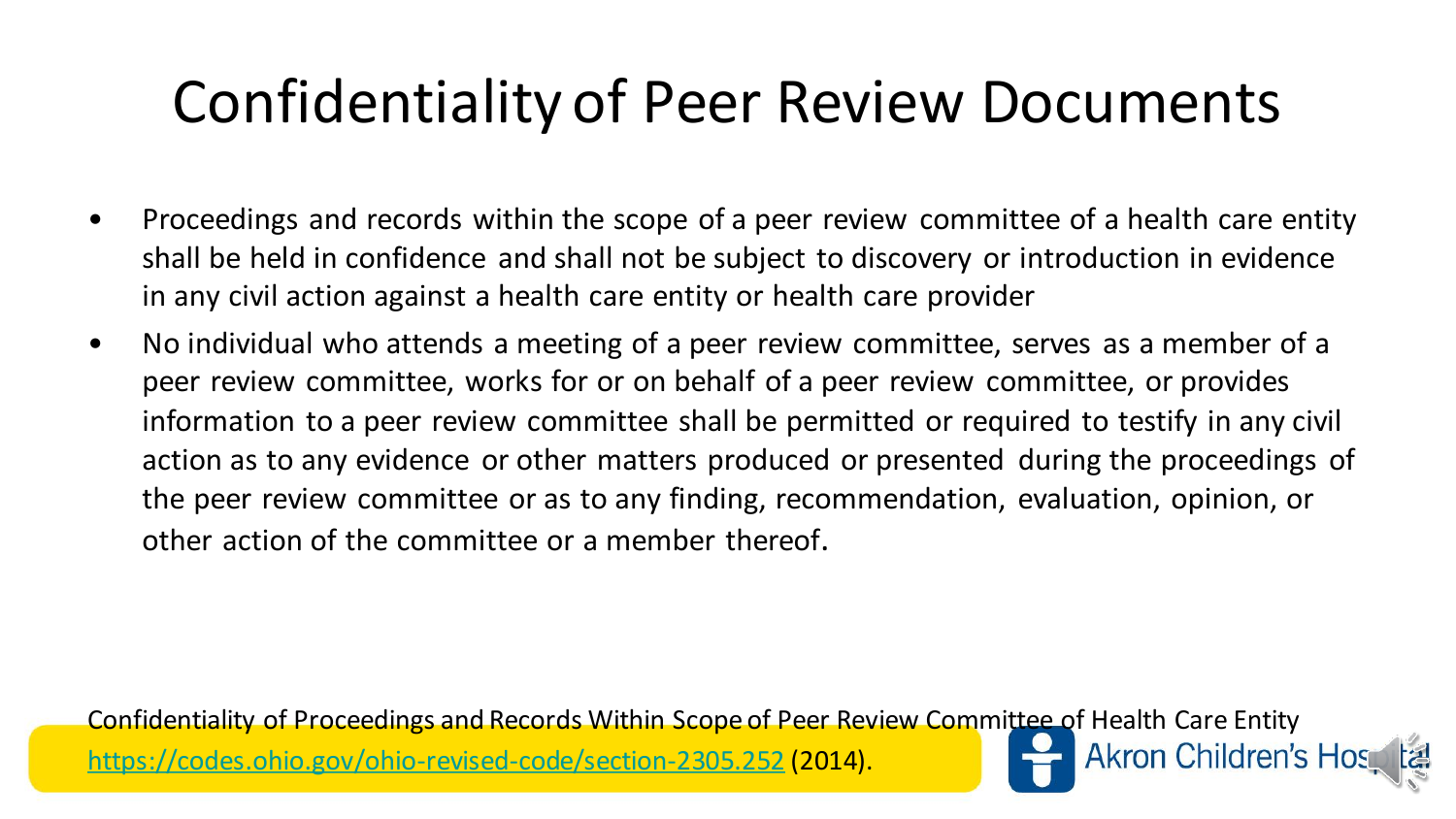# Use of Information & Documentation

• Information, documents, or records otherwise available from original sources are not to be construed as being unavailable for discovery or for use in any civil action merely because they were produced or presented during proceedings of a peer review committee, but the information, documents, or records are available only from the original sources and cannot be obtained from the peer review committee's proceedings or records.

Confidentiality of Proceedings and Records Within Scope of Peer Review Committee of Health Care Entity <https://codes.ohio.gov/ohio-revised-code/section-2305.252> (2014).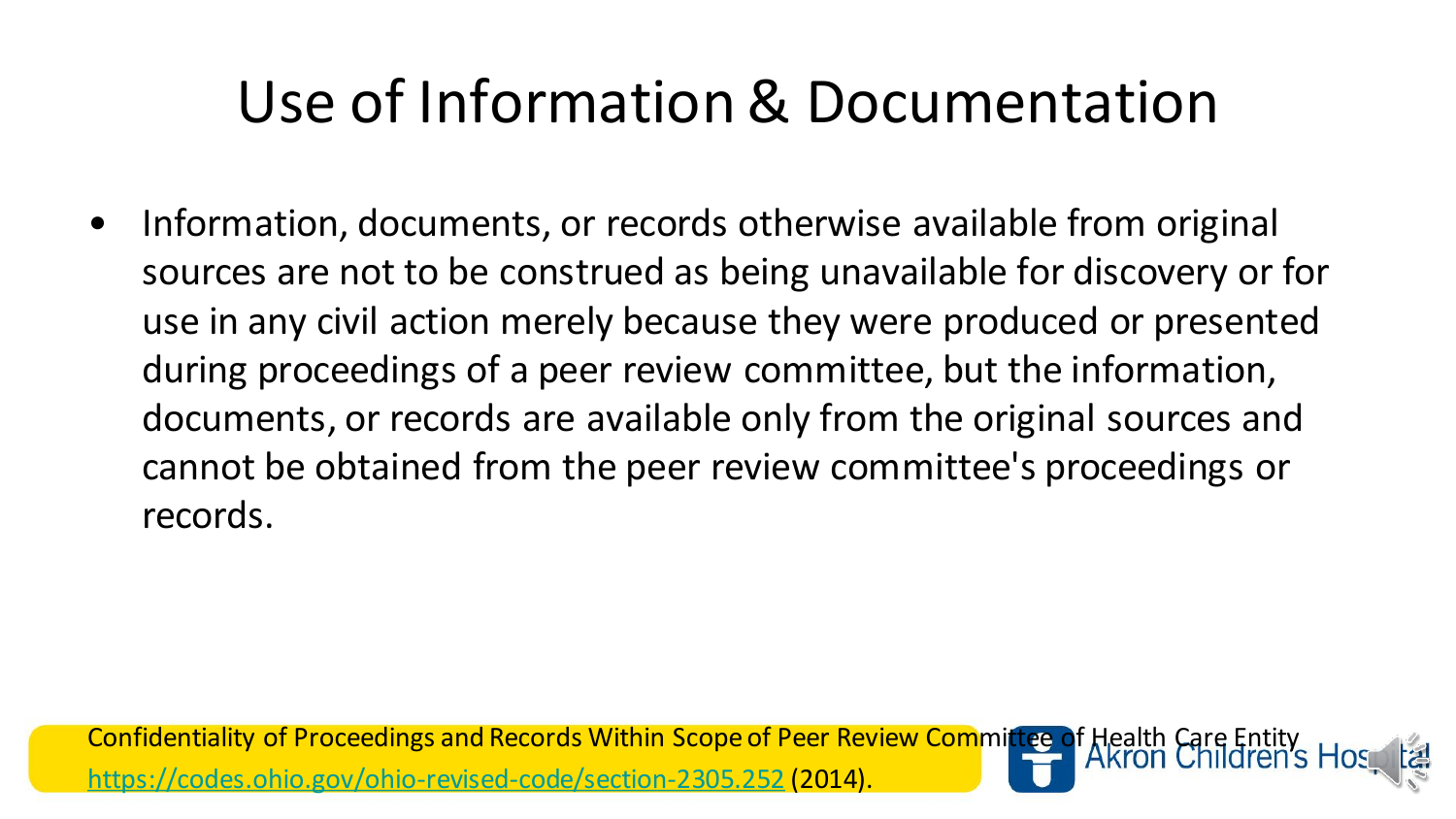# Release of Documentation & Information

• The release of any information, documents, or records that were produced or presented during proceedings of a peer review committee or created to document the proceedings does not affect the confidentiality of any other information, documents, or records produced or presented during those proceedings or created to document them. Only the information, documents, or records actually released cease to be privileged under this section.

Confidentiality of Proceedings and Records Within Scope of Peer Review Committee of Health Care Entit <https://codes.ohio.gov/ohio-revised-code/section-2305.252> (2014).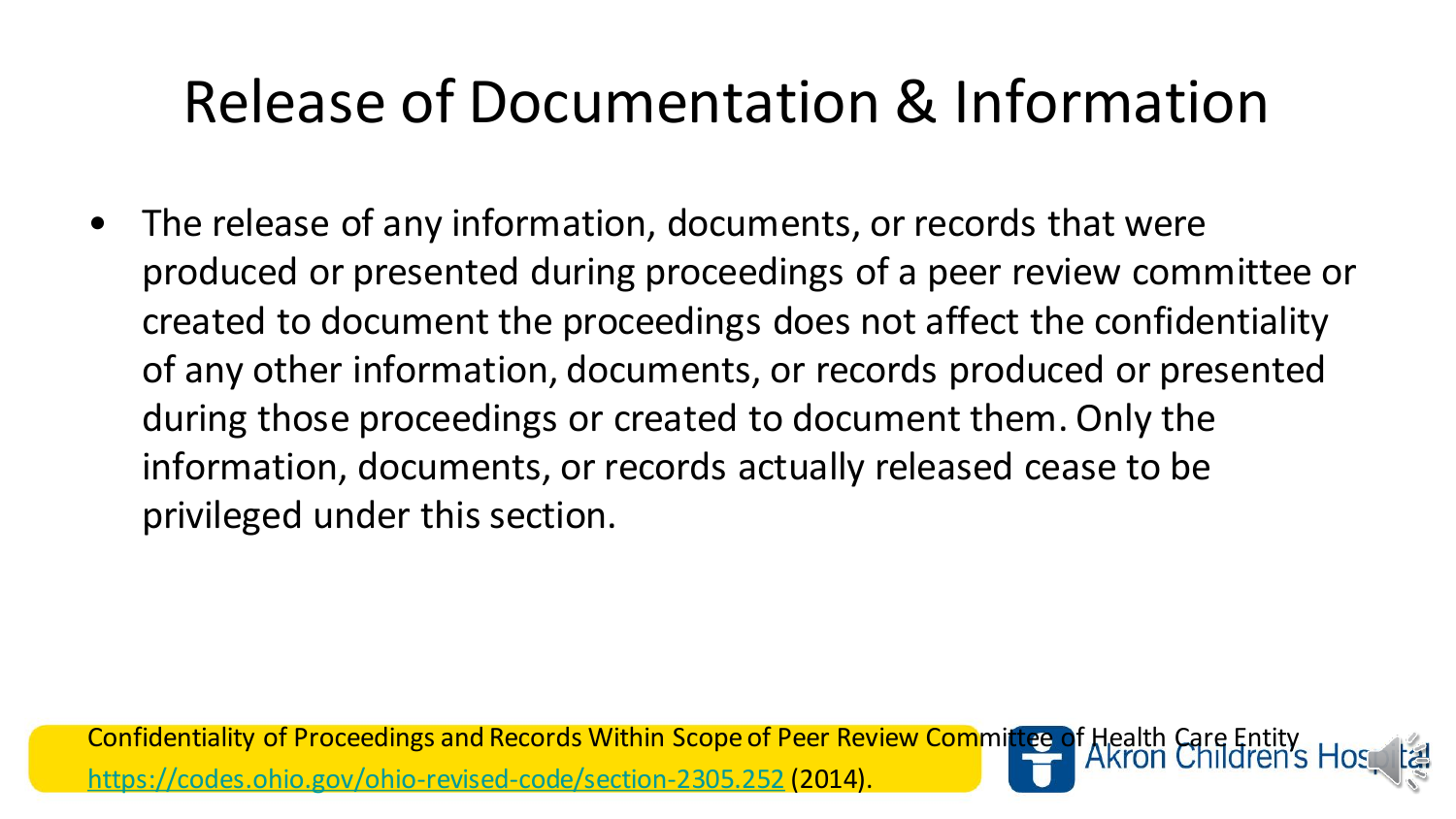# Ohio Board of Nursing

- Quality Assurance Process
- Rule 4723-8-05 Quality Assurance Standards



Quality Assurance Standards [www.codes.ohio.gov](http://www.codes.ohio.gov/) (2021).

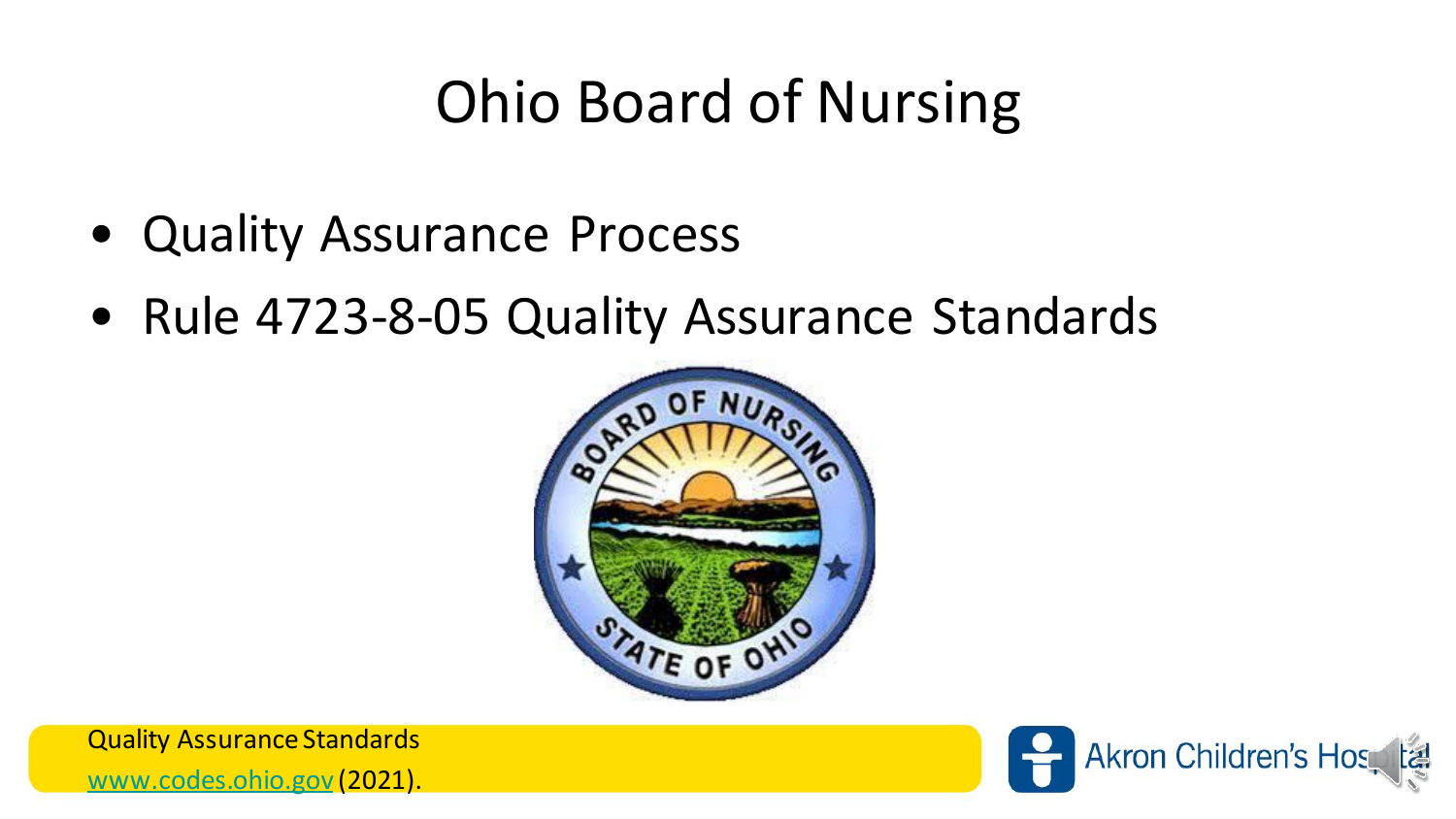# Sharing of Documentation & Information

• Health care entities may share information, documents, or records that were produced or presented during proceedings of a peer review committee or created to document them as long as the information, documents, or records are used only for peer review purposes

Confidentiality of Proceedings and Records Within Scope of Peer Review Committee of Health Care Entity Akron Children's Hos <https://codes.ohio.gov/ohio-revised-code/section-2305.252> (2014).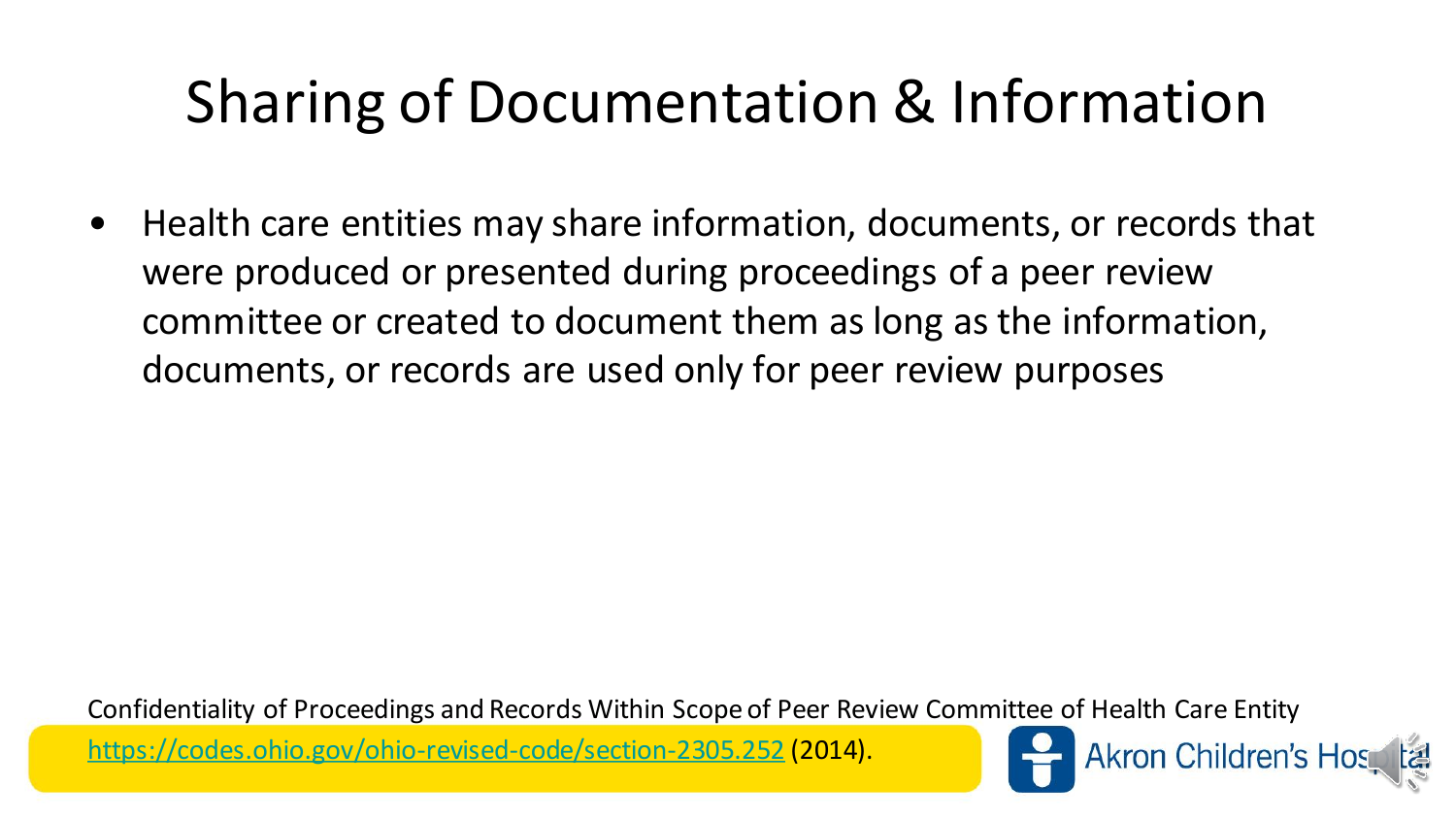#### APRNs in Peer Review Process

• An APRN who testifies before or provides information to a peer review committee, serves as a representative or member of a peer review committee, or works for or on behalf of a peer review committee, shall not be prevented from testifying as to matters within the individual's knowledge

#### **BUT**

• the APRN **cannot** be asked about their testimony before the peer review committee, information the individual provided to the peer review committee, or any opinion the individual formed as a result of the peer review committee's activities.

Confidentiality of Proceedings and Records Within Scope of Peer Review Committee of Alealth Carid Treints Hos <https://codes.ohio.gov/ohio-revised-code/section-2305.252> (2014).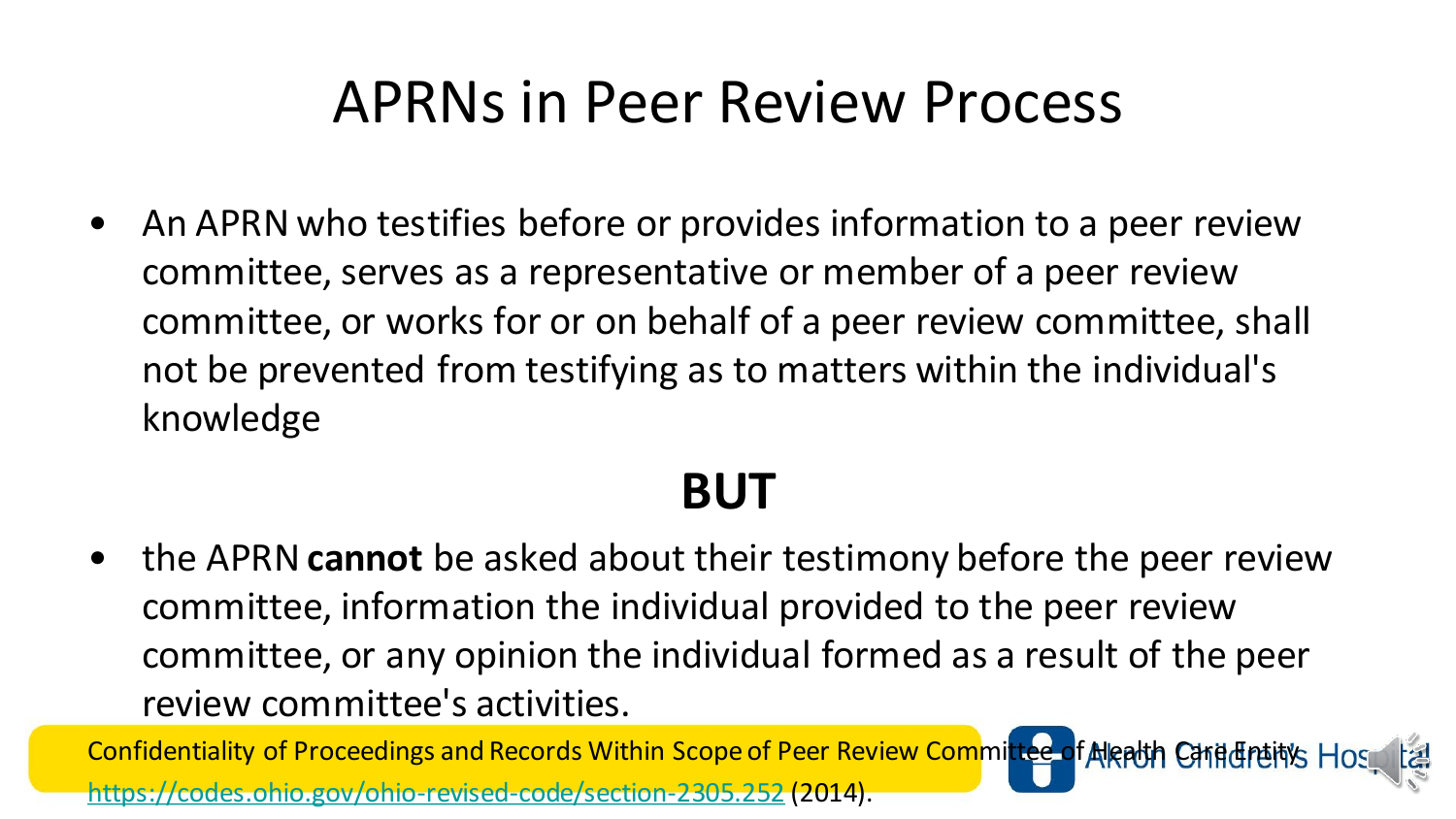#### Court Orders for Documentation

- Workers Compensation
	- The proceedings and records within the scope of the peer review committee are subject to discovery or court subpoena and may be admitted into evidence in any criminal action or administrative or civil action initiated, prosecuted, or adjudicated by the bureau involving an alleged violation of applicable statutes or administrative rules



Confidentiality of Proceedings and Records Within Scope of Peer Review Committee of Alealth Carite Freity Ho <https://codes.ohio.gov/ohio-revised-code/section-2305.252> (2014).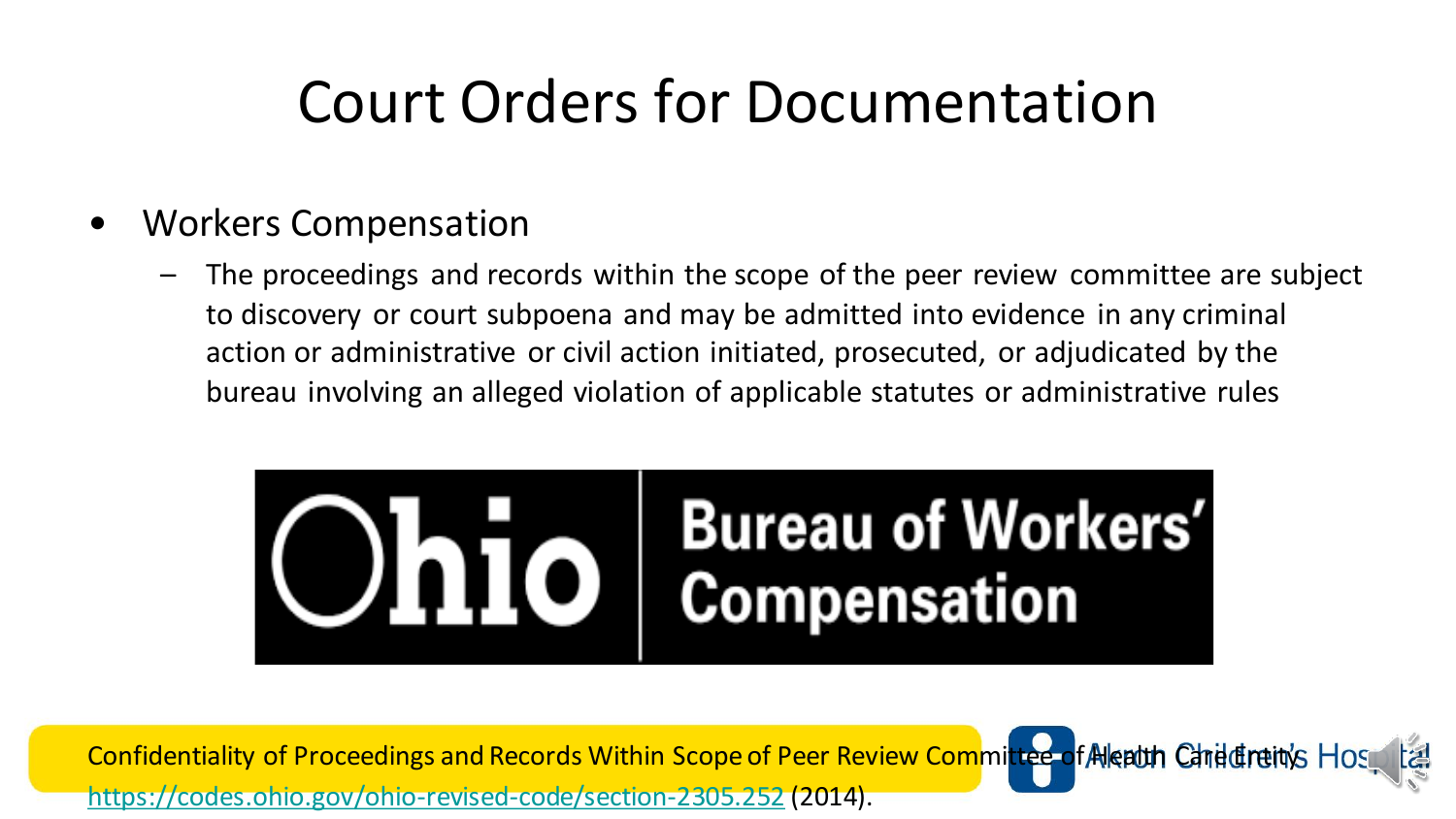# Incident or Risk Management Report

- The report and its contents are not subject to discovery and are not admissible in evidence in the trial of a tort action.
- An individual who prepares or has knowledge of the contents of the report shall not testify and shall not be required to testify in a tort action as to the contents of the report.

Incident or Risk Management Report Not Admissible or Discoverable <https://codes.ohio.gov/ohio-revised-code/section-2305.253> (2003).

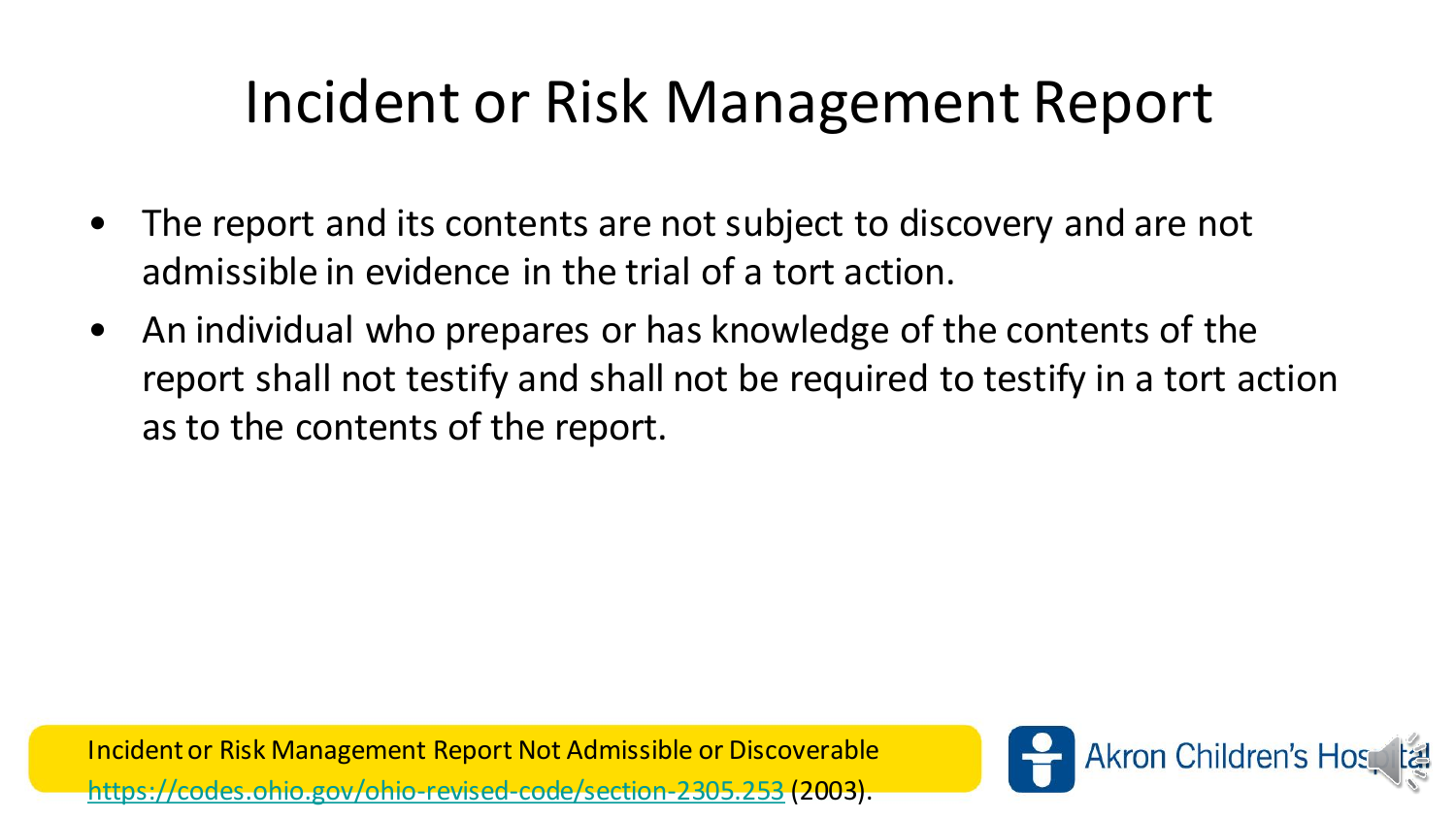# In Summary

• Peer Review Documents are Confidential with both federal and state laws in place to protect both the peer review participants and the peer review process

#### BUT

• It is up to you to know the rules and laws regarding participation in the peer review process & information sharing of documentation